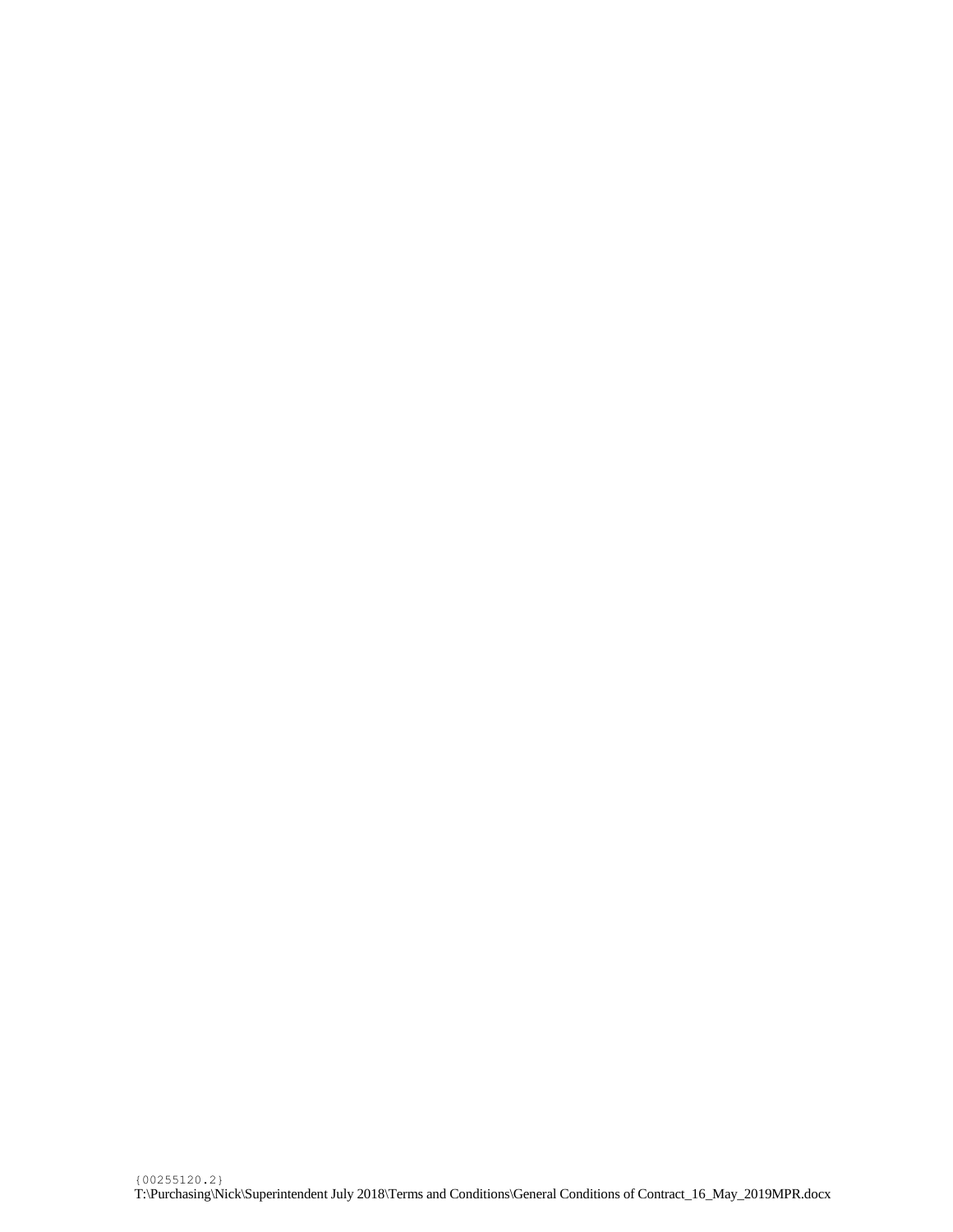# **GENERAL CONDITIONS OF CONTRACT OF**

#### Mercer Peace River Pulp Ltd.



Mercer Peace River Pulp Ltd. Postal Bag 4400, #1 Pulp Mill Site, Peace River, AB, T8S 1V7, Canada | 780 624 7000| www.mercerint.com Courier Shipments: #1 Pulp Mill Site Road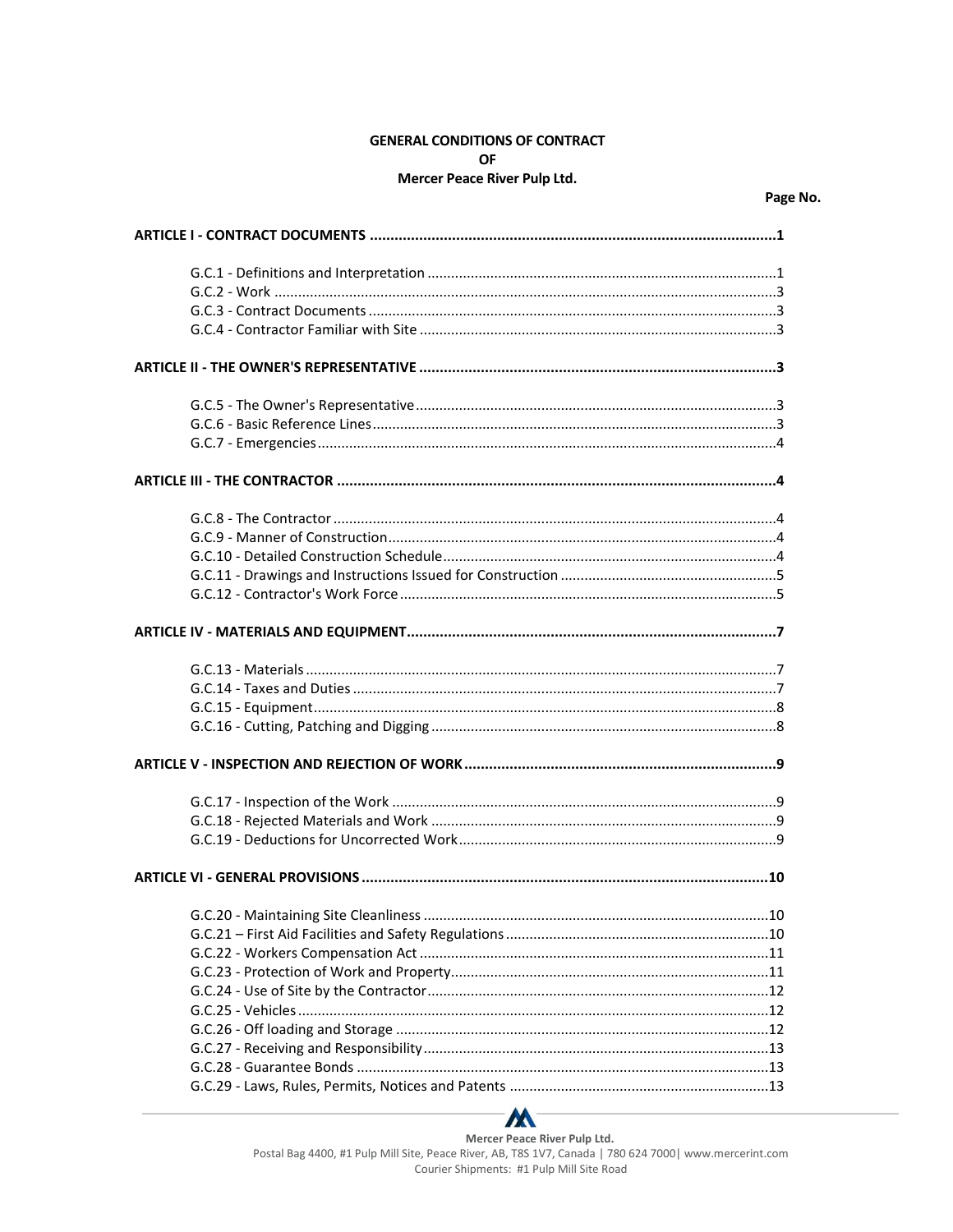| G.C.47 - Insurance to be Provided by the Contractor and Subcontractors 23 |  |
|---------------------------------------------------------------------------|--|
|                                                                           |  |
|                                                                           |  |
|                                                                           |  |
|                                                                           |  |
|                                                                           |  |
|                                                                           |  |
|                                                                           |  |
|                                                                           |  |
|                                                                           |  |
|                                                                           |  |
|                                                                           |  |
|                                                                           |  |
|                                                                           |  |
|                                                                           |  |
|                                                                           |  |



Mercer Peace River Pulp Ltd.<br>Postal Bag 4400, #1 Pulp Mill Site, Peace River, AB, T8S 1V7, Canada | 780 624 7000| www.mercerint.com Courier Shipments: #1 Pulp Mill Site Road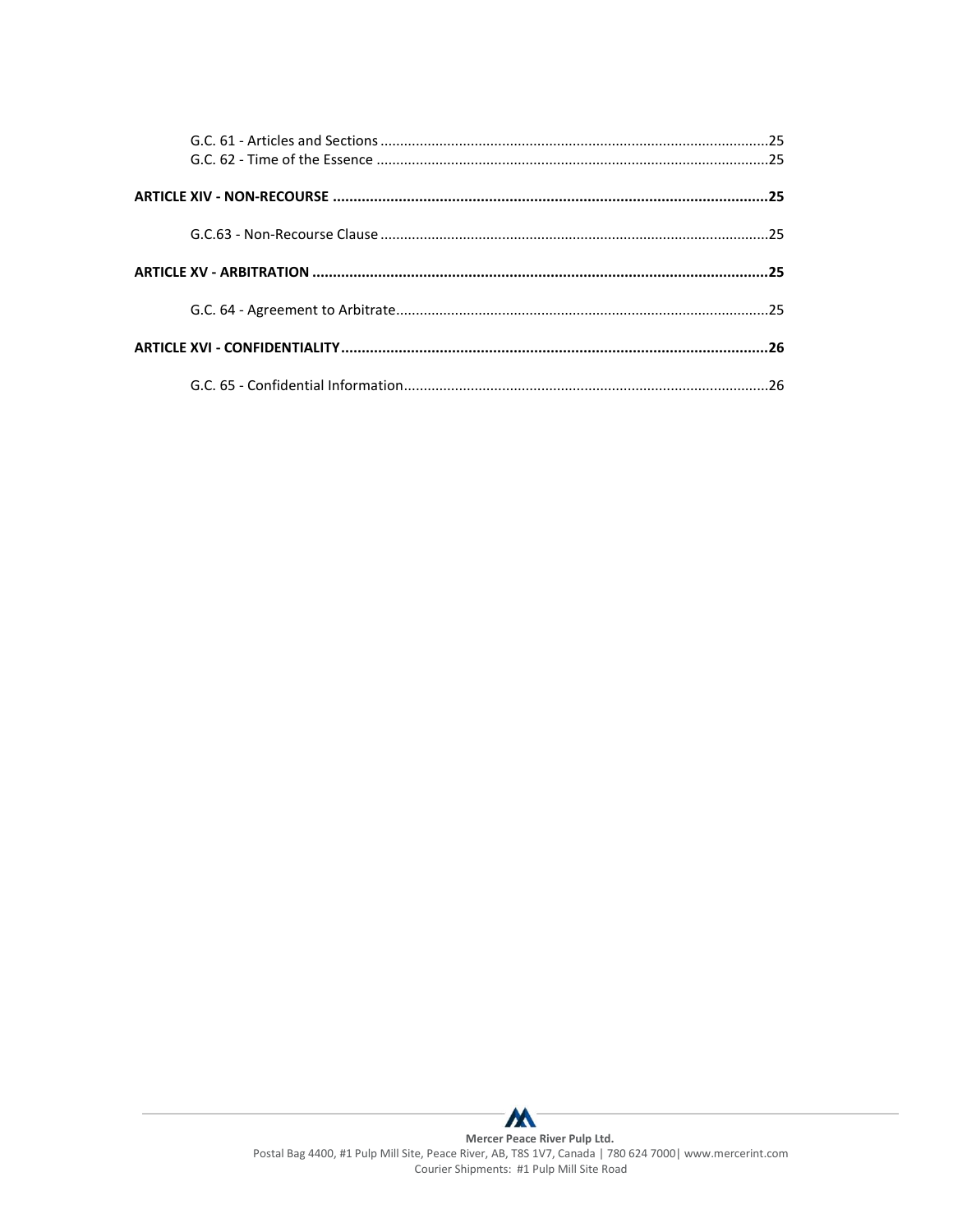## **GENERAL CONDITIONS OF CONTRACT OF MERCER PEACE RIVER PULP LTD.**

#### <span id="page-5-0"></span>**ARTICLE I - CONTRACT DOCUMENTS**

#### <span id="page-5-1"></span>**G.C.1 - Definitions and Interpretation**

- 1.1 In the Contract Documents the following words wheresoever used shall have the meaning herein assigned to them unless the context otherwise requires:
	- 1.1.1 "Arbitrator" means a single arbitrator to be appointed from time to time in respect of any dispute, question or determination referred to arbitration under the Contract pursuant to G.C.64;
	- 1.1.2 "Change Order" shall mean a written order to the Contractor signed by the Owner and the Owner's Representative issued after the execution of the Contract and authorizing a change in the Work, an adjustment in the Contract Sum, an adjustment of the date for completion of the Work, or any one or more of them;
	- 1.1.3 "Construction Drawings" shall mean the drawings and instructions in writing issued by the Owner's Representative for the actual performance of the Work as provided in G.C.11, including all revisions thereto;
	- 1.1.4 "Contract" and "Contract Documents" shall mean the Contract Agreement, and any Contract between the Owner and the Contractor as defined in the Contract Agreement, together with all modifications thereto and the Construction Drawings;
	- 1.1.5 "Contract Agreement" shall mean the contract between the Owner and the Contractor incorporating by reference these "General Conditions of Contract of Mercer Peace River Pulp Ltd." set out herein;
	- 1.1.6 "Contract Drawings" shall mean the drawings so defined in G.C.11;
	- 1.1.7 "Contract Sum" shall mean the contract price (as provided for in the Contract Agreement);
- 1.1.8 "Contractor" shall mean the person, firm or corporation so named in the Contract Agreement;
- 1.1.9 "Detailed Construction Schedule" shall mean the schedule to be determined in accordance with G.C. 10;
- 1.1.10 "Equipment" shall mean all equipment to be supplied and/or installed by the Contractor and all Subcontractors under the Contract;
- 1.1.11 "Field Work Order" shall mean a written order for a minor change in the Work issued by the Owner's Representative pursuant to G.C.34;
- 1.1.12 "Force Majeure Event" shall mean an event beyond the control of a party including, without limitation, any of the following occurrences or events:
	- (a) war, hostilities or warlike operations (whether a state of war be declared or not), invasion, act of foreign enemy;
	- (b) rebellion, revolution, insurrection, mutiny, usurpation of civil or military government or civil war, or any, riot, civil commotion or terrorist acts;
	- (c) confiscation, nationalization, mobilization, commandeering or requisition by or under the order of any government or de jure or de facto authority or ruler or any other act or failure to act of any local state or national government authority;
	- (d) strikes, lock outs or other industrial actions, sabotage, embargo, shipwreck, epidemics, quarantine;
	- (e) earthquake, landslide, volcanic activity, fire, flood or inundation, tidal wave, typhoon or cyclone, hurricane, storm, lightning or other natural or physical disaster; or
	- (f) shortage of labour, materials or shortage or restriction of utilities where caused by circumstances that are themselves Force Majeure Events,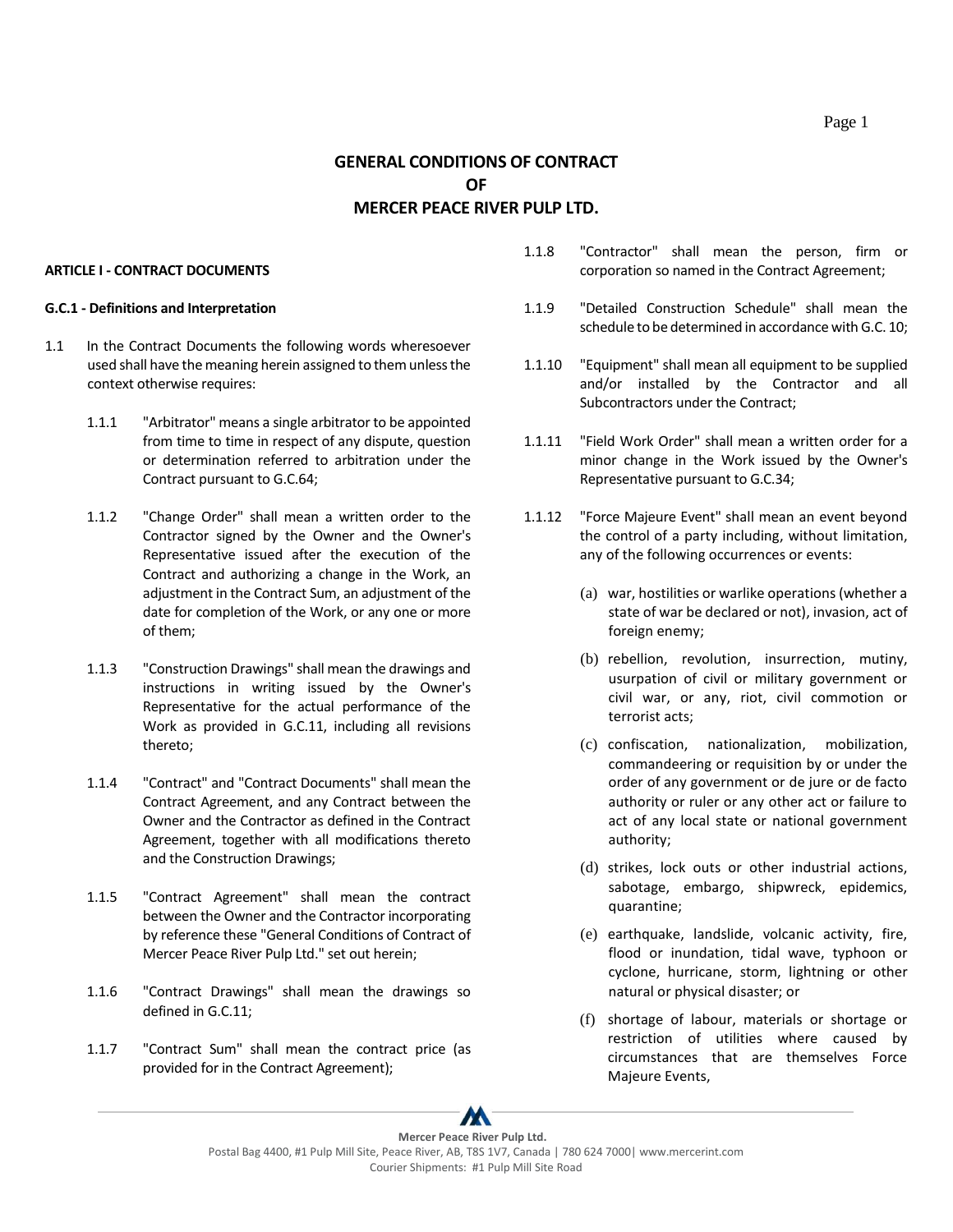where the circumstances of such occurrences or events are not within the reasonable control, directly or indirectly, of the party claiming relief in respect thereof and only if and to the extent that (i) such circumstance, despite the exercise of reasonable diligence, cannot be or be caused to be prevented, avoided or removed by such party, (ii) such occurrence or event or series of the same or different events materially adversely affects the ability of such party to perform its obligations under the Contract or Contract Documents, and such party has taken all reasonable precautions, due care, and reasonable alternative measures in order to avoid the effect of such event on such party's ability to perform its obligations under the Contract and/or Contract Documents and to mitigate the consequences thereof, and (iii) such event is not the result of the failure of the Contractor to perform any of its obligations under the Contract and/or Contract Documents; and under no circumstances shall any of the following occurrences or events be considered a Force Majeure Event:

- (A) late performance or failure to perform by such party caused by the acts or omissions of Subcontractors or the Contractor's suppliers (other than acts or omissions caused by a Force Majeure Event), or by the Contractor's failure to hire an adequate number of personnel or labour or by inefficiencies on the part of the Contractor;
- (B) delays resulting from reasonably foreseeable unfavourable weather or sea conditions or other similarly reasonably foreseeable adverse conditions;
- (C) economic hardship of any party or any of its affiliates or Subcontractors or its or their inability to pay debts;
- (D) the late payment by the Owner of money when otherwise due in accordance with the Contract or Contract Documents; and
- (E) infringements by the Contractor or Subcontractor or any of the Contractor's suppliers or any of their affiliates of any 1.3 intellectual property rights.
- 1.1.13 "Other Contractor" or "Others" shall mean any person, firm or corporation employed or having a contract directly or indirectly with the Owner otherwise than through the Contractor;
- 1.1.14 "Owner" shall mean Mercer Peace River Pulp Ltd.;
- 1.1.15 "Owner's Representative" shall mean the person, firm or corporation so named in the Contract Agreement, or such other person, firm or corporation as the Owner may designate from time to time to be the Owner's Representative in accordance with G.C.5;
- 1.1.16 "Project" shall mean the total construction project contemplated by the Owner of which the Work may be the whole or a part;
- 1.1.17 "Site" shall mean the property owned or controlled by the Owner as defined in the Contract Documents;
- 1.1.18 "Site of the Work" shall mean the location or locations on the Site where the Work is to be performed;
- 1.1.19 "Specifications" shall mean the portions of the Contract Documents that set out the quality of the Work and complement the Contract Drawings;
- 1.1.20 "Subcontractor" shall mean a person, firm or corporation having a contract with the Contractor for the execution of a part or parts of the Work or for furnishing material called for under the Contract Documents and in accordance with the Construction Drawings or described in the Specifications, but shall not include suppliers of material to be so worked unless they also do the working; and
- 1.1.21 "Work" shall include all labour and material and all matters and things required to be done or furnished by the Contractor as shown or described in any of the Contract Documents.
- The following abbreviations may be used in the Contract Documents:
	- G.C. General Condition(s) S.C. Special Condition(s) N.I.C. Not Included in the Work of the Contract B. of M. Bill of Material P.O. Purchase Order
	- Words importing the masculine or neuter gender and persons shall include firms and corporations and vice versa.
	- The United Nation's Convention on Contracts for the International Sale of Goods as implemented by the *International Sale of Goods Act*, R.S.B.C. 1996, c. 236, shall not govern the Contract and any Contract Documents.

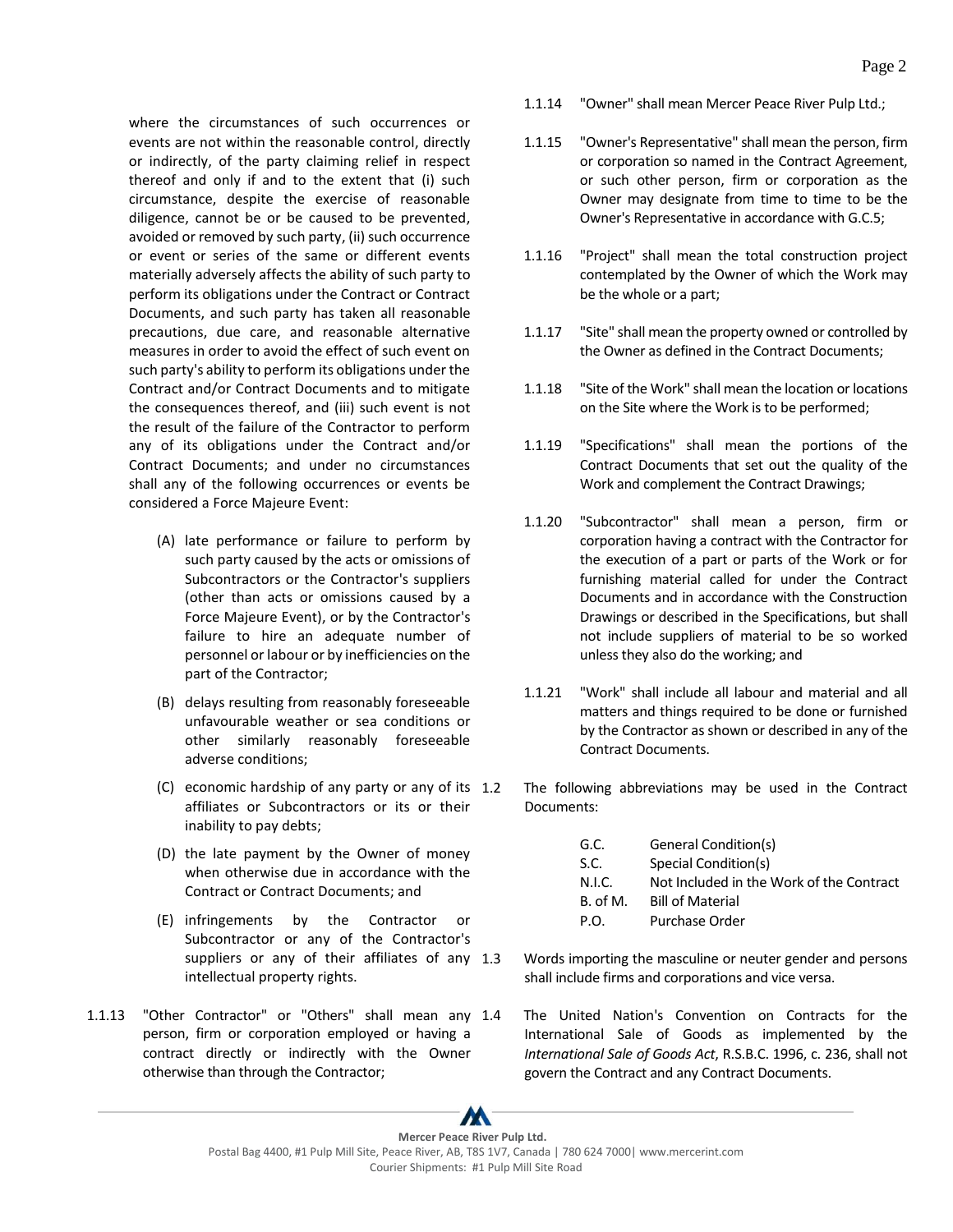1.5 The word "including" when following any general term or statement, is not to be construed as limiting the general term or statement to the specific term or matter set forth immediately following such word or to similar items or matters, 4.2 but such general term or statement shall rather be construed as referring to all items or matters that could reasonably fall within the broadest possible scope thereof.

### <span id="page-7-0"></span>**G.C.2 - Work**

- 2.1 The Owner hereby employs the Contractor as an independent contractor to supply Equipment, perform installation and provide the services as detailed in the Contract Documents. The obligations of the Owner and the Contractor as set out herein are contractual in nature and comprise legal and binding obligations of the parties hereto.
- 2.2 The Contractor hereby agrees to supply the Equipment and perform the Work and the work of its Subcontractors in accordance with the terms hereof.
- 2.3 The Contractor hereby agrees to obtain all necessary consents, approvals, permits, authorities and licenses, including governmental approvals, required to carry on its business in **ARTICLE II - THE OWNER'S REPRESENTATIVE** Alberta as conducted or proposed to be conducted (other than those permits to be supplied by the Owner under the Contract) **G.C.5 - The Owner's Representative** and to enter into and perform its obligations under the Contract.

### <span id="page-7-1"></span>**G.C.3 - Contract Documents**

- 3.1 The Contract Documents may not indicate every detail of the 5.2 Work. It is the intent of the Contract that all work shall be done in a good and workmanlike manner with material and workmanship of the best quality and that the finished Work shall be complete in every detail. Anything that is omitted from the Contract Documents which in the opinion of the Owner's Representative may be considered to be necessary for the proper execution and completion of the Work, shall be included in the Work.
- 3.2 Should an error or inconsistency appear in the Contract **G.C.6 - Basic Reference Lines** Documents, the Contractor before proceeding with the part or parts of the Work affected shall bring it to the attention of the 6.1 Owner's Representative who shall in his sole discretion decide the intent and make the necessary corrections.

### <span id="page-7-2"></span>**G.C.4 - Contractor Familiar with Site**

4.1 The Contractor declares that he has visited the Site before entering into the Contract, has familiarized himself with the Site and with the area of the Work and with all conditions, local or otherwise, affecting the carrying out of the Contract and is

satisfied as to the adequacy and sufficiency of the description of the Work as contained in the Contract Documents.

The Contractor shall not plead ignorance of the conditions at the Site and surrounding the Work or of the provisions of the Contract Documents for his failure to complete the Work according to the terms and conditions of the Contract, and hereby declares and agrees that the Contract has been entered into by the Contractor on his own knowledge, examination, information and judgment respecting the Site, and the facilities at the Site, the character of the Equipment and facilities needed, transportation and accommodation costs, the general and local conditions and the labour and materials to be provided, and not upon any statement, representation, or information made or given by the Owner and any other statements, representations or information, if made or furnished but not made in writing by the Owner, are not warranted or guaranteed and may not be relied upon and no extra allowance or change will be made to the Contract or authorized for any extra work, loss or damage sustained in consequence of or by reason of any such information being incorrect or inaccurate.

- <span id="page-7-4"></span><span id="page-7-3"></span>5.1 The Work, including changes in the Work, shall be done to the entire satisfaction and approval of the Owner's Representative, as well as in accordance with the Contract Documents.
	- In case of the termination of the employment of the Owner's Representative, the Owner shall appoint a capable and reputable Owner's Representative whose status under the Contract shall be that of the former Owner's Representative.
	- Subject to the Contract Documents the Owner's Representative shall decide all questions whatsoever which arise in regard to the interpretation of the Contract or the performance of the Work.

- <span id="page-7-5"></span>The Owner's Representative will furnish only basic reference lines, bench marks and monuments from which the Contractor shall establish such other points and elevations as may be required for the execution of the Work.
- 6.2 The Contractor shall protect all bench marks, survey pegs and monuments from damage or movement of any sort. If any of these are moved they shall be replaced and relocated by the Owner's Representative at the Contractor's expense.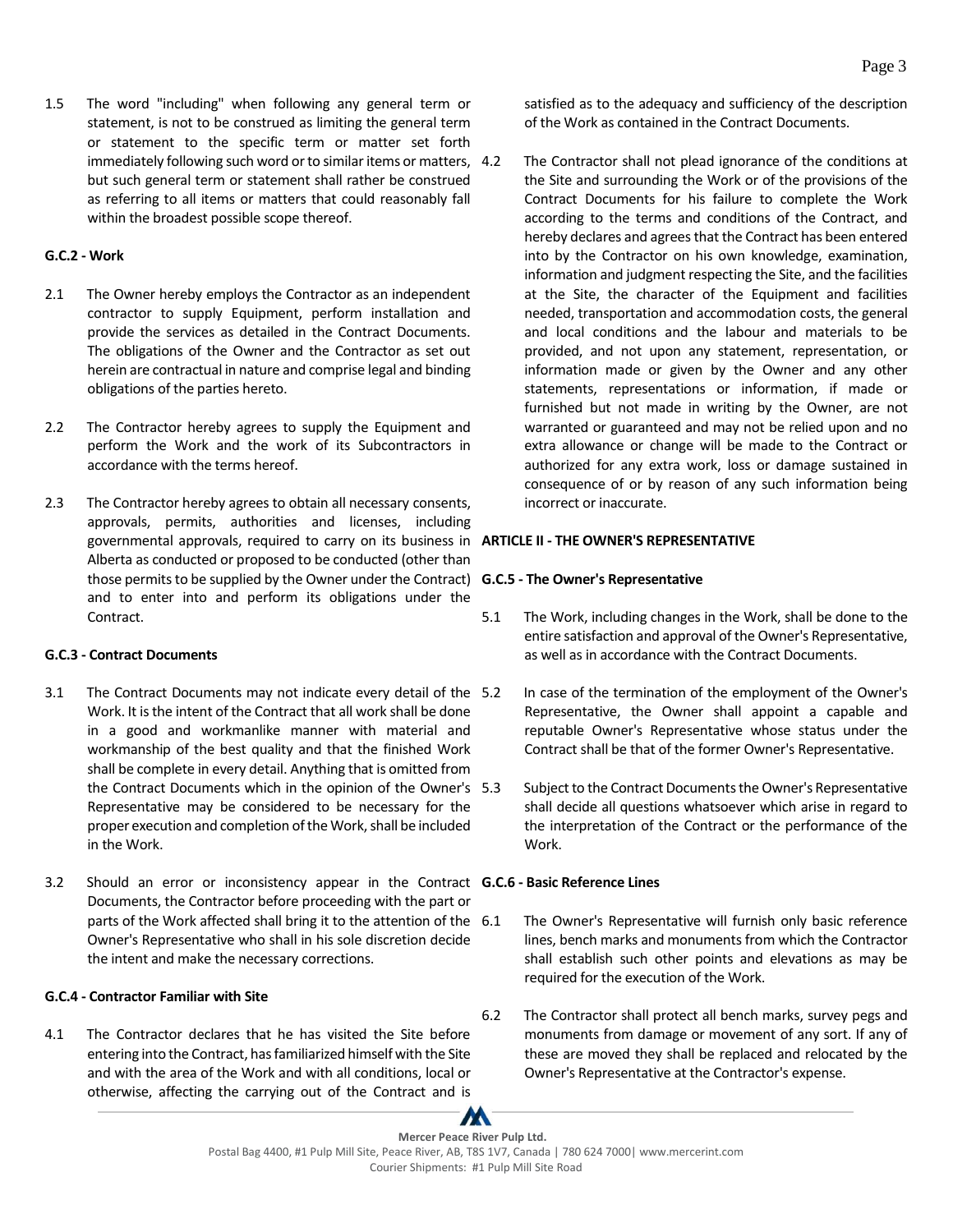#### <span id="page-8-0"></span>**G.C.7 - Emergencies**

7.1 If, in the opinion of the Owner's Representative, the manner in which the Work is being performed affects or threatens to affect safety of life or the safety of any part of the Work or any 9.2 adjoining property, or if any emergency arises which affects or threatens to affect safety of life or the safety of any part of the Work or any adjoining property, then the Owner's Representative may stop the Work and/or he may require the Contractor to take such steps as are necessary in the Owner's Representative's opinion to relieve the circumstances. The Owner's Representative shall as soon as possible confirm any instructions hereunder in writing. Any claim by the Contractor for an extension of time or extra compensation shall be dealt with subject and pursuant to G.C.33, and the Contractor shall 9.3 have no other claim by reason of any action or instruction by the Owner's Representative hereunder.

#### <span id="page-8-1"></span>**ARTICLE III - THE CONTRACTOR**

#### <span id="page-8-2"></span>**G.C.8 - The Contractor**

- 8.1 The Contractor shall be deemed to be an independent **G.C.10 - Detailed Construction Schedule** Contractor in all respects and, except as otherwise provided in the Contract Documents, shall have complete control of his 10.1 organization and shall supervise and direct the Work done by his forces, using his best skill and attention.
- 8.2 The Contractor shall keep on the Work, during its progress, a competent superintendent who shall in all matters and for all purposes represent the Contractor. The Contractor shall appoint as many assistants as in the opinion of the Owner's Representative are necessary for the proper direction and 10.2 supervision of the Work. The superintendent and assistants shall be at all times satisfactory to the Owner's Representative. The superintendent shall not be changed except with the consent of the Owner's Representative unless the superintendent proves to be unsatisfactory to the Contractor and ceases to be in his employ.
- 8.3 All instructions, notices and demands given to the superintendent by the Owner's Representative or the Owner under the Contract shall be deemed to be properly given to the Contractor.
- 8.4 Before commencing the Work the Contractor shall provide the 10.3 Owner's Representative with a chart of his organization, showing how he proposes to supervise the Work.

#### <span id="page-8-3"></span>**G.C.9 - Manner of Construction**

9.1 The Contractor shall submit to the Owner's Representative in 10.4 writing a general description of the manner in which he

proposes to conduct the Work and, if required by the Owner's Representative, a more detailed description of the manner in which he proposes to conduct any portion of the Work.

- In order to ensure the safety, accuracy and proper rate of progress of the Work, the Owner's Representative shall have the right to review with the Contractor the manner in which the Contractor proposes to perform or is performing a part or the parts of the Work. If the Owner's Representative does not approve such manner of performance he shall have the right to require the Contractor, without additional cost to the Owner, to change the manner of performance to one approved by the Owner's Representative.
- The Owner's Representative's approval of the manner of performing any part of the Work shall not relieve the Contractor of his responsibility for the performance of the Work in accordance with the Contract, and the Contractor shall not rely on any acts, requirements or directions of the Owner's Representative or of any other person whatsoever as authority for any departure from the terms of the Contract.

- <span id="page-8-4"></span>Unless otherwise stipulated, the Contractor shall promptly, after receipt of notification of the award of the Contract, prepare and forward to the Owner's Representative for approval a detailed working schedule for each portion of the Work and, if approved by the Owner's Representative, the Contractor's detailed working schedule shall become the Detailed Construction Schedule for the Contract.
- If the Contractor does not prepare and forward a detailed working schedule to the Owner's Representative within fourteen (14) days of being notified of the award of the Contract or if the Owner's Representative does not approve any detailed working schedule received from the Contractor: (i) the Owner's Representative may prepare the Detailed Construction Schedule and forward a copy to the Contractor advising him that the schedule is the Detailed Construction Schedule pursuant to this G.C.10 and in this event there shall be no change in the Contract Sum and all other terms and conditions of the Contract shall remain unchanged; or (ii) the Owner may rescind the Contract without penalty.
- During the course of the Work the Contractor may be required to submit to the Owner's Representative for approval a more detailed schedule of all or any portion of the Work, and when approved by the Owner's Representative the same shall form part of the Detailed Construction Schedule.
	- The Contractor shall perform and complete the Work and each portion thereof according to the Detailed Construction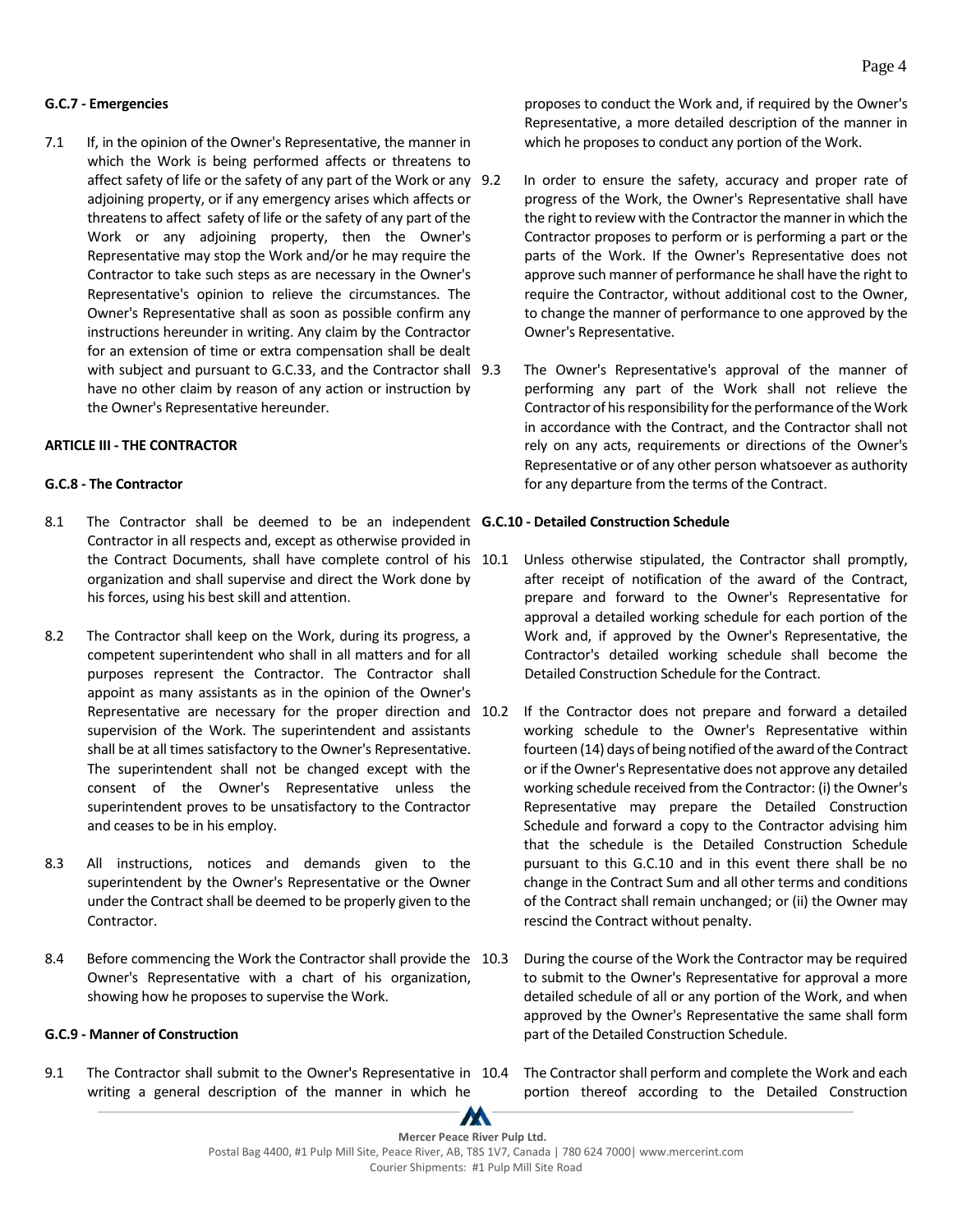Schedule, and shall be liable to the Owner for any additional amounts payable by the Owner to anyone, including Other Contractors, as a result of the Contractor's failure to complete the Work according to the Detailed Construction Schedule.

- 10.5 The Contractor shall submit with the schedules required 11.7 pursuant to G.C.10.1 a detailed list of things which are to be done under the Contract and shall give to each item on the list a weighting which shall represent his evaluation of the percentage which the value of the Work involved in that item is of the value of the entire Work and shall provide the Owner's Representative with a copy of the weighted list.
- 10.6 Once each week the Contractor shall furnish the Owner's Representative with a report on the progress of the Work using the Detailed Construction Schedule and the weighted list referred to in G.C.10.5, and showing the time taken as compared to the time allowed and the percentage completed for each item of the Work.

#### <span id="page-9-0"></span>**G.C.11 - Drawings and Instructions Issued for Construction**

- 11.1 The drawings issued for tender and listed elsewhere in the 11.9 Contract Documents are referred to in the Contract Documents as the Contract Drawings. They shall not be used for construction.
- 11.2 The drawings which the Owner's Representative furnishes to referred to in the Contract Documents as the Construction Drawings. The Contractor shall receive three copies of each of the Construction Drawings and they will be marked by the Owner's Representative "certified for construction".
- 11.3 Two sets of all other instructions of the Owner's Representative in writing relating to the performance of the Work will be issued to the Contractor at the Site.
- 11.4 The Construction Drawings and instructions of the Owner's Representative in writing may be revised from time to time during the course of the Work. When the Work is changed pursuant to G.C.34, the Construction Drawings will be revised to show the changes in the Work.
- 11.5 The Work shall be performed in accordance with the latest revisions to the Construction Drawings and such instructions in writing as the Owner's Representative may from time to time issue to the Contractor.
- 11.6 Some of the Construction Drawings may be issued with certain areas such as equipment pads or anchor bolts marked "hold" **G.C.12 - Contractor's Work Force** where the Owner's Representative is waiting for information

incomplete for some part of the Work which the Contractor is not required to do at that time. In such case the Contractor shall proceed with parts of the Work not marked "hold" on the Construction Drawings.

- If the Contractor has not received revised Construction Drawings or written permission from the Owner's Representative which enable the Contractor to proceed with the performance of a part of the Work marked "hold" at the time when that part of the Work is to be performed, then the matter shall be dealt with pursuant to G.C.33.
- 11.8 If in the opinion of the Owner's Representative the Construction Drawings or other instructions in writing of the Owner's Representative differ materially from the Contract Drawings or the Specifications and such difference would result in a change in the cost of carrying out the Work, then such difference shall be dealt with by Change Order or Field Work Order as provided in G.C.34 and, except for Work being done on a unit price or cost-plus basis, the Contract Sum shall be adjusted subject and pursuant to the provisions of G.C.35.
- The Contractor shall keep one copy of all Construction Drawings and other instructions in writing relating to the performance of the Work and one copy of the Contract Documents in good order on the Site available to the Owner's Representative and the Owner.
- the Contractor for the actual performance of the Work are 11.10 Figured dimensions only shall be followed. Should any dimensions be unobtainable from the Construction Drawings the Contractor shall obtain them from the Owner's Representative in writing.
	- 11.11 Upon completion of the Work the Contractor shall furnish the Owner with three prints of each Construction Drawing necessary for the purpose marked to show the exact location of all things for which the location was not shown in detail on the Construction Drawings such as pipe, conduit and tubing runs, grounding wires and locally mounted pushbuttons and instruments or for which the location was changed on the instruction of the Owner's Representative in writing without the change being shown on a revised Construction Drawing.
	- 11.12 All drawings and instructions in writing furnished by the Owner's Representative are the property of the Owner. They shall not be used by the Contractor on other work and with the exception of the executed Contract Drawings and one set of the Construction Drawings shall be returned to the Owner's Representative on completion of the Work.

<span id="page-9-1"></span>from equipment vendors or where a portion of the design is 12.1 The Contractor shall employ competent and skilled workmen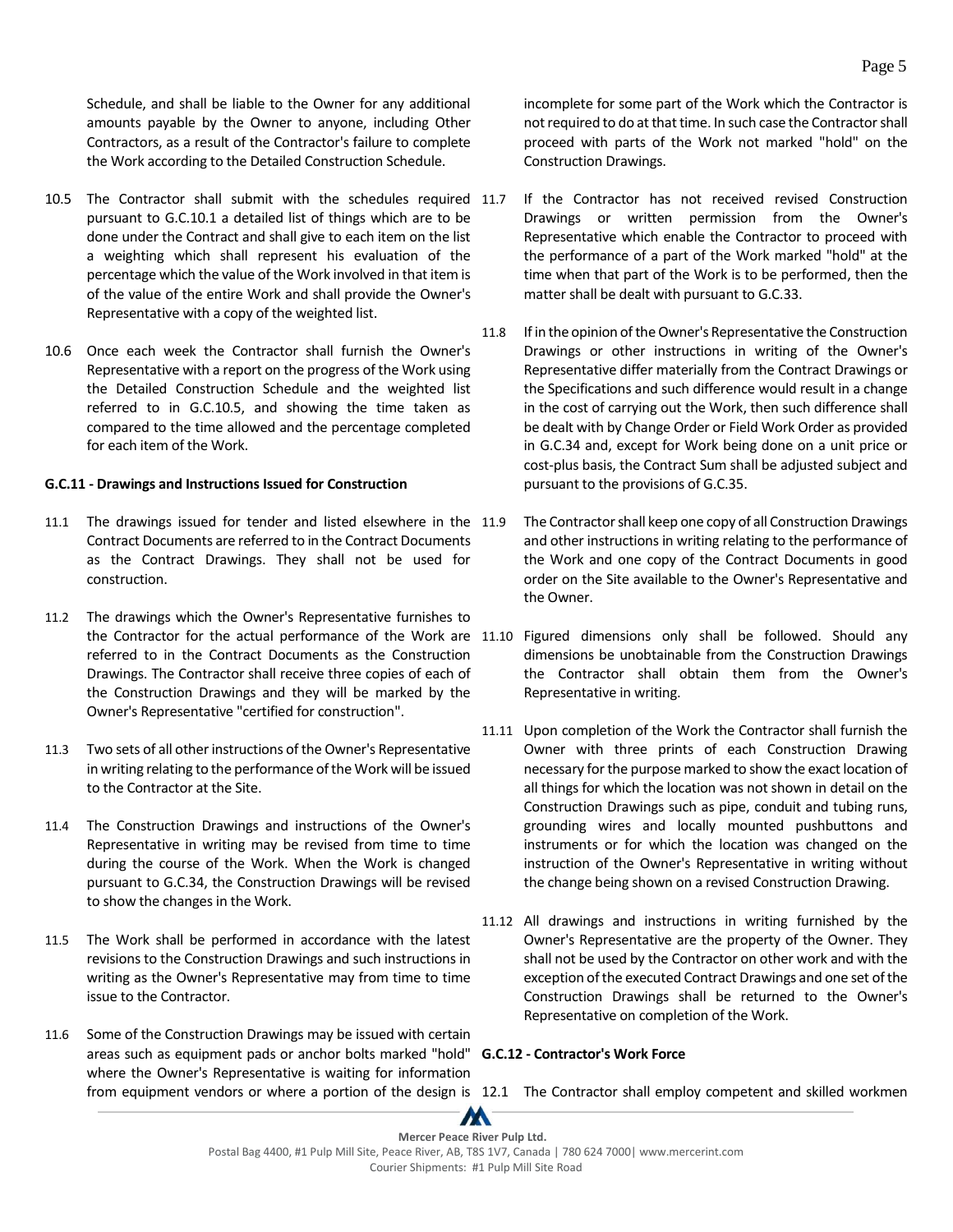who are specialists in the trades which the Work demands.

- 12.2 The Contractor shall immediately discharge all incompetent, disorderly or intemperate workmen or workmen who violate the Owner's health and safety rules or interfere with the Owner's facilities at the Site, and all such persons shall be discharge for cause, immediately upon request, any superintendent, assistant or workmen who is unsatisfactory in the opinion of the Owner's Representative. Any costs to the Contractor resulting from such a discharge including any indemnity or compensation or replacement costs shall not be recoverable from the Owner.
- 12.3 The Contractor shall employ and require each Subcontractor to employ members in good standing of any trade union whose jurisdiction encompasses the Work to be done or any part thereof. Before commencement of the Work, the Contractor shall meet with the union representatives of the trades required to do the Work, to decide and resolve the jurisdiction of each.
- 12.4 During the course of the Work the Contractor shall, and shall cause each of his Subcontractors to, discuss with the Owner's Representative all labour disputes which may interfere with the progress of the Work or the operation of other facilities of the Owner in order that a course of action may be decided upon and approved to ensure that so far as possible the continuity of the Work shall not be jeopardized.
- 12.5 The Contractor shall submit to the Owner's Representative the Owner may issue identification tagsto each of the Contractor's employees who will be required to wear these tags while on the Site.
- 12.6 The Contractor's employees shall enter and leave the Site through the entrance provided for construction personnel.
- 12.7 The Owner may provide a check in and out system and the Contractor's employees shall comply with the system. No person will be allowed on the Site unless he has proper identification.
- 12.8 The Contractor's employees shall be restricted to the areas on the Site in which they are required to perform the Work.
- 12.9 The Contractor shall submit to the Owner's Representative and shall require each Subcontractor to submit separately to the weekly labour distribution sheet in a form approved by the Owner's Representative showing the number of men in each trade employed on the Work and on extra work during that

week for each major area of the Work, the total number of man hours of each trade during the week and the cumulative total number of man hours of each trade from the date of commencing the Work up to and including that week for each major area of the Work.

- denied further admission to the Site. The Contractor shall also 12.10 The Contractor agrees to and does hereby accept exclusive liability with respect to the employment of persons in the performance of the Contract, including the employment of Subcontractors and of persons employed by Subcontractors, for the performance of any and all obligations imposed upon employers under any statute of the Province of Alberta or of Canada now or hereafter in force and, in particular, but without limiting the generality of the foregoing, any such statute relating to employment insurance, workers' compensation, annual holidays, pension plan contributions and income tax, including the payment and/or deduction and remittance of any and all contributions, fees, assessments, charges and taxes in pursuance of any such statutes. The Contractor shall fully comply with, and shall make all returns required by, any and all such statutes and shall indemnify the Owner from any cost, loss, liability or obligation which the Owner may sustain or incur by reason of the failure of the Contractor to perform any of the obligations referred to in this paragraph. The Contractor agrees to immediately qualify, and to cause all its Subcontractors to qualify, and remain qualified for the term of the Contract, as an employer or employers under any and all such statutes.
	- 12.11 The Contractor's employees, including those of any Subcontractors, shall comply with all the Owner's regulations.
- names of persons to be employed on the Site for the Work. The 12.12 Transportation of the Contractor's personnel and the personnel of its Subcontractors to and from the Site, including on the Site and elsewhere, will be the responsibility of the Contractor.
	- 12.13 Where the Contractor operates with an international or national agreement, the Contractor shall be required to obtain agreement from all trades that the parties will adhere to the Jurisdictional Assignment Plan of the Alberta Construction Industry as amended or replaced from time to time, and other supplementary rules, agreements and memoranda as may be agreed upon from time to time by the Construction Labour Relations Association of Alberta. The agreement made between the Contractor and the applicable trades shall be documented in the pre-job conference minutes of meeting for the Contract. The Contractor shall be responsible for collecting and remitting the requisite hourly surcharge to the jurisdiction assignment plan fund.
- Owner's Representative at the end of each working week a 12.14 The Contract Sum is based on the Work being performed on a standard 40 hour work week and the performance of any overtime and shiftwork that the Contractor, pursuant to G.C. 36, may be required to perform in order to maintain the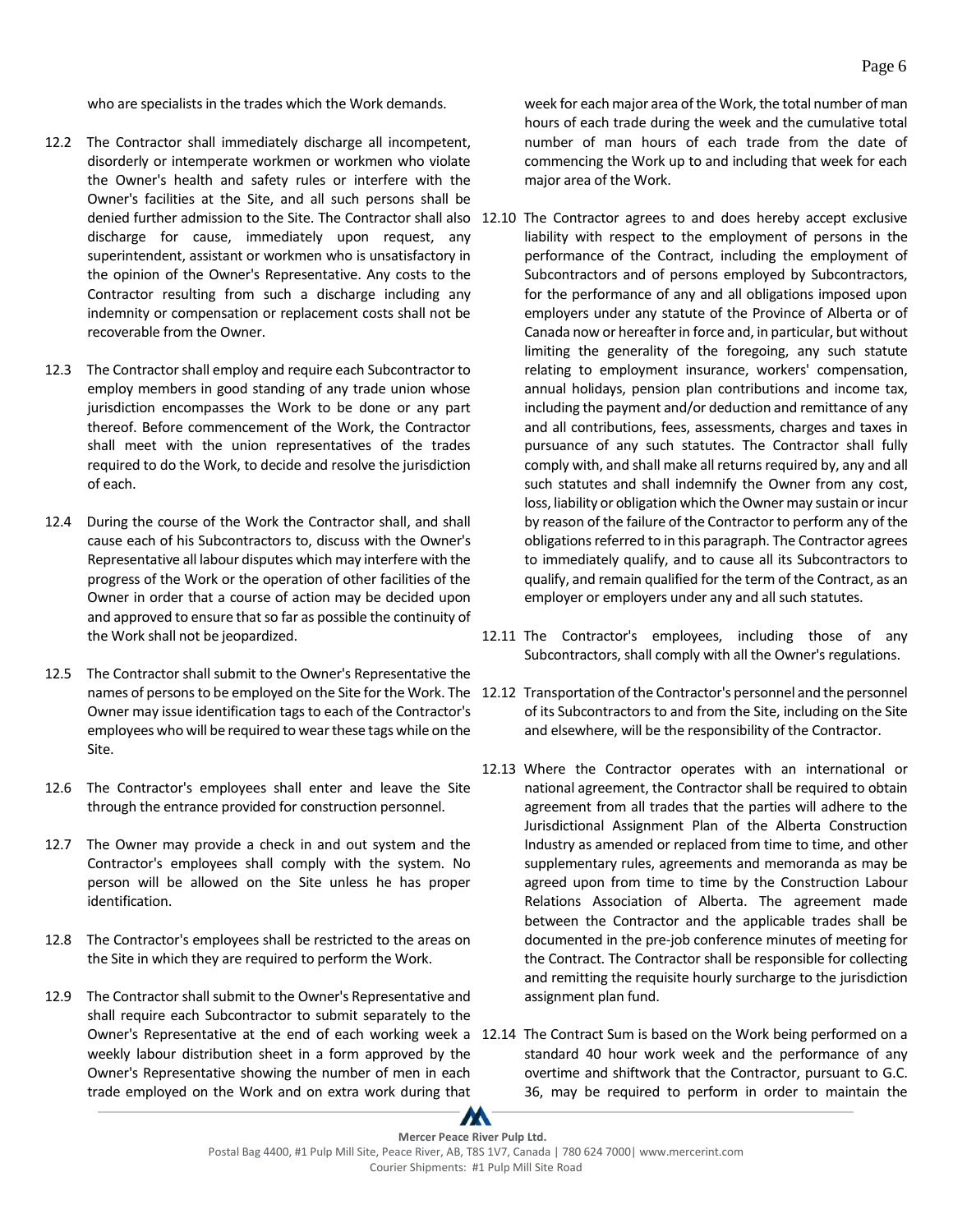Construction Schedule or to recover lost time.

- 12.15 If, in the opinion of the Owner, it is not possible to obtain sufficient and competent labour to complete the Work at the Site according to the Construction Schedule on a 40 hour work week, then upon written notice to the Contractor by the Owner the Contractor shall forthwith increase the length of the work week.
- 12.16 Should the work week be increased in accordance with G.C. 12.15 beyond 40 hours, the Owner will only reimburse the Contractor for the actual cost of the premium portion of overtime labour and applicable labour cost additives in accordance with the respective collective agreements.
- 12.17 There will be no extra payment for construction equipment due to any increase in the standard 40 hour work week.

#### <span id="page-11-0"></span>**ARTICLE IV - MATERIALS AND EQUIPMENT**

#### <span id="page-11-1"></span>**G.C.13 - Materials**

- 13.1 Unless otherwise specified, all materials shall be new. Both workmanship and materials shall be of the quality specified in the Contract Documents.
- 13.2 Unless otherwise stipulated in the Contract, the Contractor shall provide and pay for all permits, inspection fees, materials, labour, supervision and everything necessary for the execution of the Work including, without limiting the generality of the foregoing, falsework, tools, plant, equipment, temporary facilities, water, light, fuel, heat, power and overhead.
- 13.3 If requested by the Owner's Representative, the Contractor shall state the source of any material he proposes to use in the Work.
- 13.4 The Contractor at his own expense shall furnish for the Owner's Representative's approval such samples and manufacturers' specifications as the Owner's Representative may require. The Work shall conform to the samples and manufacturers' specifications approved in writing by the Owner's Representative, but no such approval shall prevent the subsequent rejection of all or any portion thereof by the Owner's Representative at his sole discretion which may turn out to be unsound or unfit for use.
- 13.5 If it is indicated in the Specifications that the Contractor may furnish or use a substitute that is equal to any material or Equipment specified and if the Contractor wishes to furnish or use a substitute he shall promptly after the award of the Contract make a written application to the Owner's Representative for approval of the substitute and certify in

writing that the proposed substitute will perform adequately the duties imposed by the general design, be similar and of equal substance to that specified and be suited to the same use and capable of performing the same function as that specified. No substitute shall be ordered or installed without the written approval of the Owner's Representative who shall be the judge of the quality.

- 13.6 All materials and Equipment shall be applied, installed, connected, erected, used, cleaned and conditioned in accordance with the instructions of the applicable manufacturer, fabricator or processors except as otherwise specifically provided in the Contract Documents.
- 13.7 The following materials or products containing these materials are not permitted on the Owner´s Site without the specific written authorization of the Owner´s Representative: asbestos, nonylphenol ethoxylates (NPEs), octylphenol ethoxylates (OPEs), polychlorobiphenyls (PCBs), or halogenated/chlorinated compounds (including but not limited to: methylene chloride, 1,1,1,‐trichloroethane, chloroform, perchloroethylene, trichloroethylene, carbon tetratachloride. Through the Environmental Emergency (E2) Regulations, the Government of Canada requires the preparation and implementation of environmental emergency plans to manage toxic and other hazardous substances. The E2 regulations cover substances that if released to the environment, may harm human health or environmental quality. These substances are listed in Schedule I of the E2 regulations. Should any product under this agreement be identified on the Environmental Emergency Regulations List of Substances, the Owner´s Representative must be notified in writing. The National Pollutant Release Inventory (NPRI) managed by Environment Canada, is a Canadian database containing information on annual on‐site releases of specific substances to the air, water and land, as well as disposals and off‐site transfers for recycling that originate from industrial and institutional sources. One of the triggers for reporting to NPRI is the concentrations of NPRI substances in products. These substances are grouped into five different threshold categories/part #'s and can be found under "Substance Lists" on the Environment Canada website. Should any product under this agreement contain one or more NPRI substances, at or above the threshold concentration listed, the Owner´s Representative must be notified in writing.

### <span id="page-11-2"></span>**G.C.14 - Taxes and Duties**

The Contractor shall pay all Federal, Provincial and local taxes and duties whatsoever payable in respect of the Work, and shall cause all Subcontractors to pay all such taxes and duties payable in respect of any part or parts of the Work performed by them and shall charge the Owner with respect to any such taxes payable by the Owner to the Contractor under G.C. 14.3

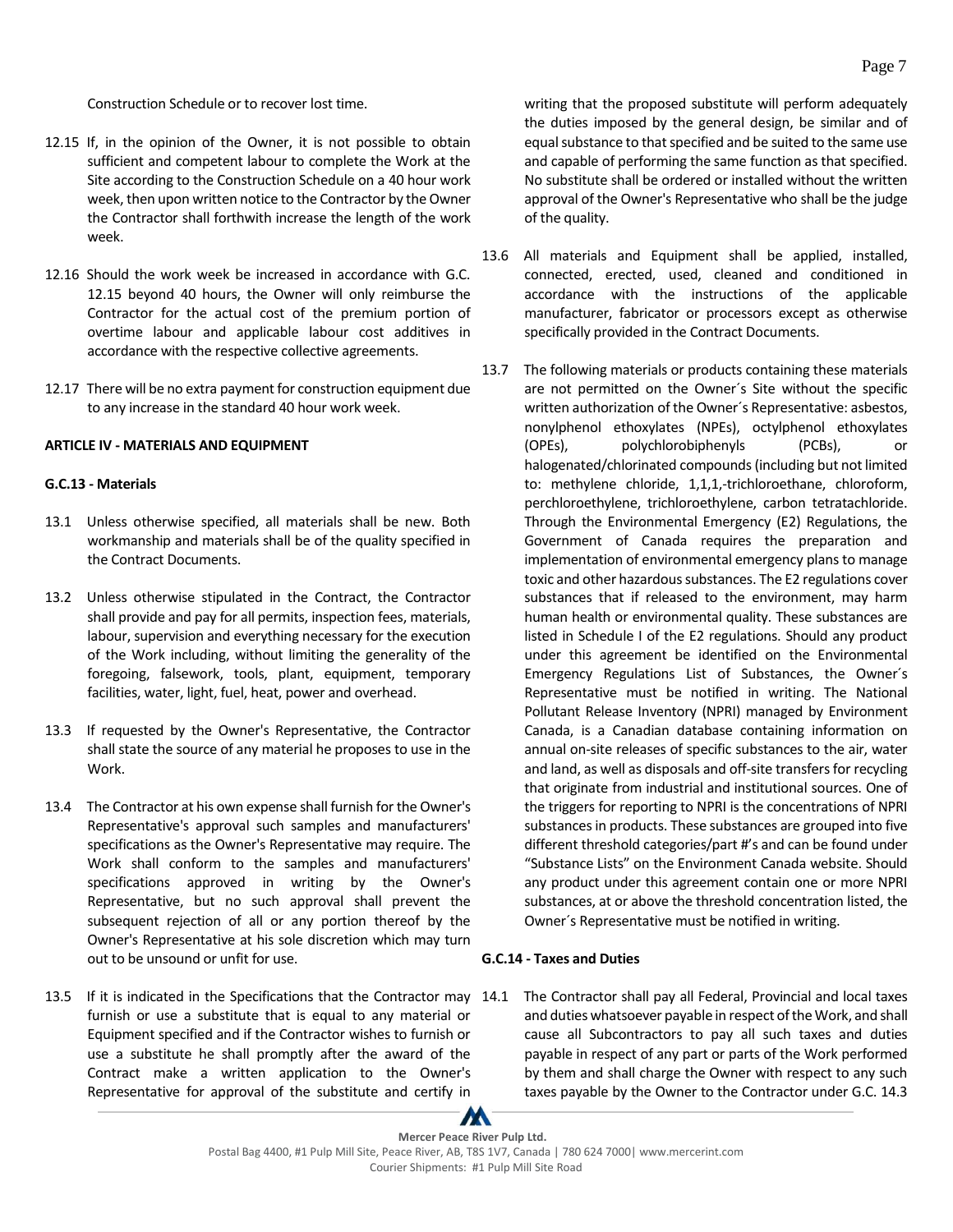hereof.

- 14.2 The Owner shall be entitled to receive for its own account all refunds of taxes and duties referred to in G.C. 14.1 paid by the Contractor and his Subcontractors, and for the purpose of 15.3 assuring to the Owner the recovery of such refunds of taxes and duties the Contractor shall assign, and shall cause his Subcontractors to assign, to the Owner all the right, title and interest that the Contractor and his Subcontractors have or may have in or to such refunds of taxes and duties. The Contractor shall furnish, and shall cause his Subcontractors to furnish, to the Owner all the information, invoices, evidence and declarations that may be reasonably required by the Owner to establish a claim for such refunds.
- 14.3 Any sales tax, use tax, provincial or similar tax imposed by any 16.1 governmental authority on, or measured by, the transaction between the Owner and the Contractor shall be paid by the Owner in addition to the Contract Sum. In the event that the Contractor shall be required to pay any such tax, the Owner shall indemnify the Contractor therefor. The Owner may provide the Contractor at the time an order is entered with an exemption certificate or other document acceptable to the authority imposing the tax. The Owner will pay Goods and Services Tax as invoiced on the Contract Sum, as required by law, to the Contractor in addition to the Contract Sum.
- 14.4 All duties or charges payable upon importing the Equipment or any part thereof shall be paid by the Contractor. In the event that the Owner is required to pay any such duty or charge, the Contractor shall indemnify the Owner therefor.
- 14.5 The Contractor shall upon the request of the Owner supply to the Owner copies of such invoices and access to such 16.4 accounting records relating to the Work that the Owner may reasonably require for its internal accounting and tax assessment and rebate purposes.

### <span id="page-12-0"></span>**G.C.15 - Equipment**

15.1 Before beginning the Work, the Contractor shall submit to the Owner's Representative a list of the Equipment that he intends to use and provide evidence satisfactory to the Owner's Representative that all such Equipment will meet the standards set by WorkSafeBC and any other applicable regulatory body. If any of the Equipment listed or later provided by the Contractor 16.6 is, in the opinion of the Owner's Representative, inadequate or inappropriate for the quality of Work required, or to complete the Work in the period of time allowed, the Owner's Representative may in writing require the Contractor to substitute other Equipment, or to provide more Equipment, and the Contractor shall conform to such requirement without additional charge to the Owner.

- 15.2 The Contractor shall not remove any Equipment from the Site without the written approval of the Owner's Representative.
- The Contractor shall ensure that it provides, or causes to be provided, to the Owner a certificate of compliance to all the applicable national standards and must bear evidence of either a mark or a label of a certification agency accredited by the Standards Council of Canada (CSA) or an approval label issued by the Safety Codes Council of Alberta, which certificate must be issued by an accredited certification body, which must be recognized as such by the Standards Council of Canada.

#### <span id="page-12-1"></span>**G.C.16 - Cutting, Patching and Digging**

- The Contractor shall do all cutting, fitting or patching that may be required to make the parts of the Work come together properly or to connect to the work of Others as shown upon or reasonably implied by the Contract Documents and as the Owner's Representative may instruct.
- The Contractor shall not endanger any existing work by cutting, digging or otherwise, and shall not cut or alter the work of Others without the consent in writing of the Owner's Representative.
- 16.3 The Contractor shall obtain written permission from the Owner's Representative before performing any welding, flame cutting or preheating in or near any of the existing mill facilities, and when performing such welding, flame cutting or preheating, shall comply with all the Owner's rules for its performance.
- The Contractor shall take particular care to keep clean and tidy all areas in which welding, flame cutting or preheating is being performed.
- 16.5 If, in the opinion of the Owner's Representative, the Contractor's welding procedures or the location in which the Contractor proposes to perform welding, flame cutting or preheating constitutes a hazard to any part of the Work or to the Owner's property, the Contractor shall change the procedure or location to one which does not, in the opinion of the Owner's Representative, present such hazard.
- The Contractor must take all due care to ensure any and all telecommunications, data, computer hardware or software, information technology networks or similar systems which are connected to or are granted access to the Owner's telecommunications, data, computer hardware or software, information technology networks or similar systems telecommunications, data, computer have current, managed, and monitored anti-malware systems. The Contractor agrees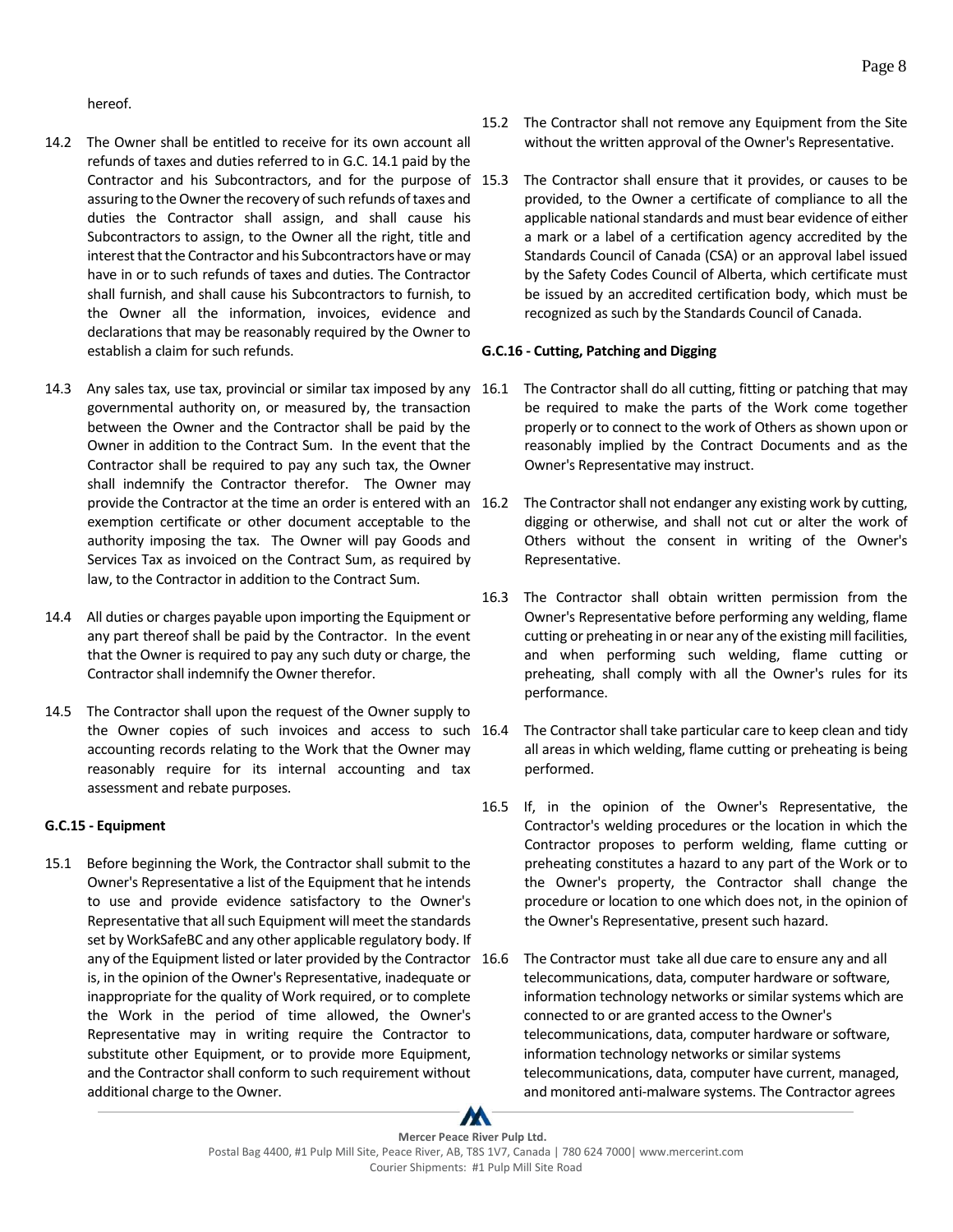that it shall not, and shall cause its Subcontractors not to use, shared with, published or otherwise disclosed to any legal or natural person in any manner whatsoever, by any means, any access, data or other information regarding the Owner's telecommunications, data, computer hardware or software, information technology networks or similar systems without Owner's prior written consent. That in the event of an information security incident the Contractor will, and will cause all of its Subcontractors to, immediately disconnect from the Owner´s information technology system and inform the Owner immediately of such an event. It is expected that the recipient will provide a clear, detailed description of the incident to the Owner's information technology group.

#### <span id="page-13-0"></span>**ARTICLE V - INSPECTION AND REJECTION OF WORK**

#### <span id="page-13-1"></span>**G.C.17 - Inspection of the Work**

- 17.1 In order to inspect the Work and the progress thereof, the Owner and the Owner's Representative shall at all times have **G.C.18 - Rejected Materials and Work** access to the Work both at the Site of the Work and in the premises of the Contractor and his Subcontractors or other 18.1 places where any part of the Work is being fabricated or manufactured, and the Contractor shall provide facilities for such access and inspection.
- 17.2 If the Contract Documents, the Owner's Representative's written instructions, laws, ordinances, or any public authority require any part of the Work to be inspected, tested, or approved, the Contractor shall give the Owner's Representative 18.2 advance notice of its readiness for inspection, and if the inspection is by an authority other than the Owner's Representative, he shall notify such authority and the Owner's Representative that such part of the Work is ready for inspection. If any such part of the Work should be covered up without the approval or consent of the Owner's Representative, it shall be uncovered for inspection, and made good at the Contractor's expense.
- 17.3 Inspection or re-inspection of any part of the Work may be ordered by the Owner's Representative at any time during the course of the Work and until the end of the warranty period or periods set forth in G.C.43, and the Contractor shall uncover or otherwise expose that portion of the Work for inspection. If such part of the Work is found to be in accordance with the Contract, then except as provided in G.C.17.2 the Owner shall pay the cost of exposing it and of the inspection, re-inspection and restoration. If such part of the Work is found to be not in accordance with the Contract, the Contractor shall pay such costs.

test certificates to the Owner's Representative for each test stating the test results as compared to the specified results, the date of the test and the name of the person conducting the test. All testing shall be in the presence of the Owner's Representative unless otherwise instructed by the Owner's Representative in writing.

- 17.5 The Owner at its own cost may elect to employ the services of an independent testing agency to test materials and to inspect the manner in which the materials are being placed or otherwise incorporated in the Work. The Contractor shall allow persons employed by such an agency access to those areas where testing and inspection may be required by the Owner.
- 17.6 Any inspection and testing performed by such an agency shall in no way release the Contractor from his responsibility for providing material and workmanship in accordance with the standards presented in the Specifications and other provisions of the Contract.

- <span id="page-13-2"></span>The Contractor shall promptly remove from the Site all materials rejected by the Owner's Representative as failing to conform to the Contract, and the Contractor shall promptly replace them with materials conforming to the Contract and without expense to the Owner, and shall bear the expense of making good all work of Other Contractors destroyed or damaged by such removal or replacement.
- If the Contractor does not remove such rejected materials within the time designated in writing by the Owner's Representative, the Owner may remove and store them at the expense of the Contractor, and in addition to any other remedies the Owner may have, the cost of such removal and storage by the Owner may be deducted and set-off by the Owner from moneys due to the Contractor.
- 18.3 The Contractor shall promptly replace and re-execute all parts of the Work rejected by the Owner's Representative as failing to conform to the Contract, without expense to the Owner, and shall bear the expense of making good all other work destroyed or damaged by such replacement and re-execution.
- If the Contractor does not promptly replace and re-execute such rejected parts of the Work, the Owner may, without prejudice to any other rights which the Owner may have, cause such replacement and re-execution to be carried out by its own forces or by others in accordance with the provisions of G.C.37.

#### <span id="page-13-3"></span>**G.C.19 - Deductions for Uncorrected Work**

17.4 The Contractor shall test the Work as specified and shall submit 19.1 If in the opinion of the Owner it is not expedient to correct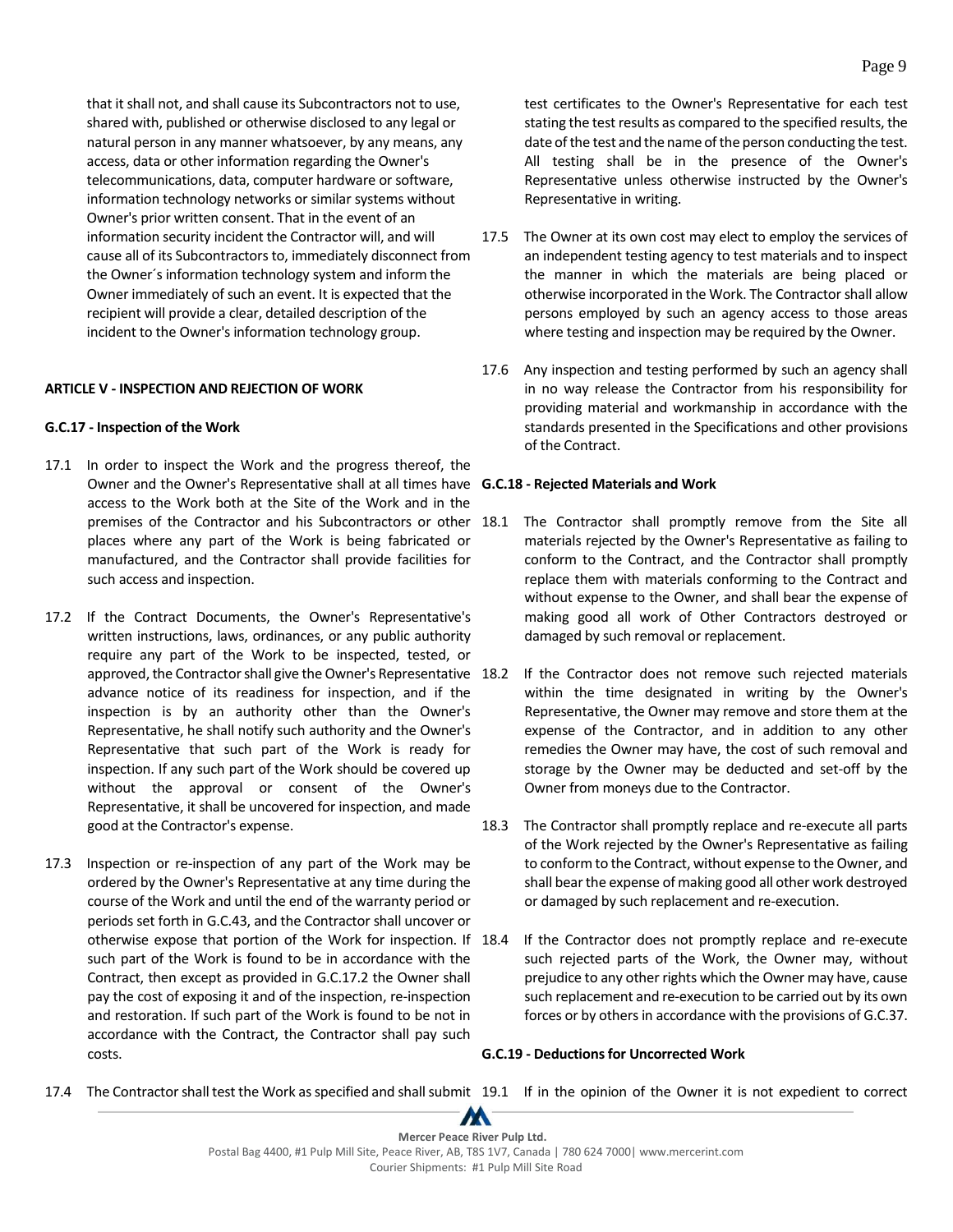defective parts of the Work or parts of the Work not done in accordance with the Contract Documents, the Owner will deduct from the Contract Sum a sum of money equal to the difference in value between the Work as done and the Work as called for in the Contract which deduction shall comprise an abatement to the Contract Sum. Such difference in value shall **G.C.21 – First Aid Facilities and Safety Regulations** be determined by the Owner's Representative.

### <span id="page-14-0"></span>**ARTICLE VI - GENERAL PROVISIONS**

#### <span id="page-14-1"></span>**G.C.20 - Maintaining Site Cleanliness**

- 20.1 The Contractor shall at all times during the course of the Work keep the Site of the Work neat, clean and free from 21.2 accumulation of waste materials and rubbish regardless of source. He shall remove such materials to areas designated by the Owner's Representative and shall burn all combustible waste materials and in particular and without limiting the generality of the foregoing he shall keep the Site of the Work, the Work and the Work of Other Contractors free from debris 21.3 from materials used in the Work. As plastic and styrofoam are a major contaminate at the Owner´s site, the Contractor must not use plastic or styrofoam unless no reasonable alternative is available. Damage to any Goods resulting from improper packing will be charged to the Contractor's account.
- 20.2 On completion of the Work the Contractor shall remove all waste materials and rubbish, temporary buildings and facilities, tools, plant, equipment and surplus materials resulting from or used for the Work, from and about the Site, and shall leave the working area clean.
- 20.3 If the Contractor fails to keep the Site of the Work clean and to remove waste materials and rubbish during and on completion of the Work, or to remove his temporary buildings and facilities, or tools, equipment and materials on completion of the Work, the Owner's Representative may arrange to have the Site cleaned, and the rubbish removed and disposed of, and the Contractor's materials, tools and equipment stored at suitable locations, and the Owner will deduct the costs as determined by the Owner's Representative of such cleaning, removals and storage from the amount due to the Contractor under the Contract.
- 20.4 Unless otherwise specified elsewhere in the Contract the Contractor shall provide and maintain temporary washroom 21.4 and toilet facilities on the Site for the use of all persons connected with the Work and remove such facilities and their contents on the completion of the Work.
- 20.5 The Contractor shall keep the Site of the Work in a clean and sanitary condition. He shall post notices and take such other 21.5 Explosive materials shall not be brought onto the Site without

precautions as may be necessary to keep the Site of the Work clean, and shall remove any waste matter deposited, and do any cleaning that may be directed by the Owner's Representative.

- <span id="page-14-2"></span>21.1 Unless otherwise specified elsewhere in the Contract Documents, the Contractor shall provide all first aid personnel, facilities and supplies required by law and all additional facilities which in the opinion of the Owner's Representative are necessary for the welfare of the workmen engaged in the Work.
- The Contractor shall take all necessary precautions against risks of injury or loss of life and shall, without limiting the generality of the foregoing, provide security and adequate lighting for the Work and designate a responsible person at the Site whose duties shall include accident prevention.
- In addition to complying with the safety rules and regulations of all governmental authorities as required pursuant to G.C.29, the Contractor shall comply with the safety standards practiced in the construction industry for the type of Work to be performed, and the safety rules and regulations issued by the Owner or the Owner's Representative from time to time governing the conduct or welfare of all persons on the Site and shall observe the following regulations:
	- 21.3.1 Unless specifically posted otherwise, the maximum speed for vehicles on the Site shall be 20 kilometers per hour;
	- 21.3.2 All persons on the Site shall wear hard hats, safety glasses and high-visibility closing;
	- 21.3.3 All persons on the Site shall wear safety footwear;
	- 21.3.4 All persons on the Site shall carry respiratory protection; and
	- 21.3.5 All persons on the Site shall carry and/or wear any such other safety equipment as set forth in the Owner's health and safety policies in effect from time to time and as otherwise may be required under applicable law.
- All flammable fluid shall be brought onto the Site in safety containers and shall be stored in and dispensed from a storage area to be designated by the Owner's Representative, and smoking shall be prohibited in that area. The Contractor shall supply and post "No Smoking" signs in such designated areas.
-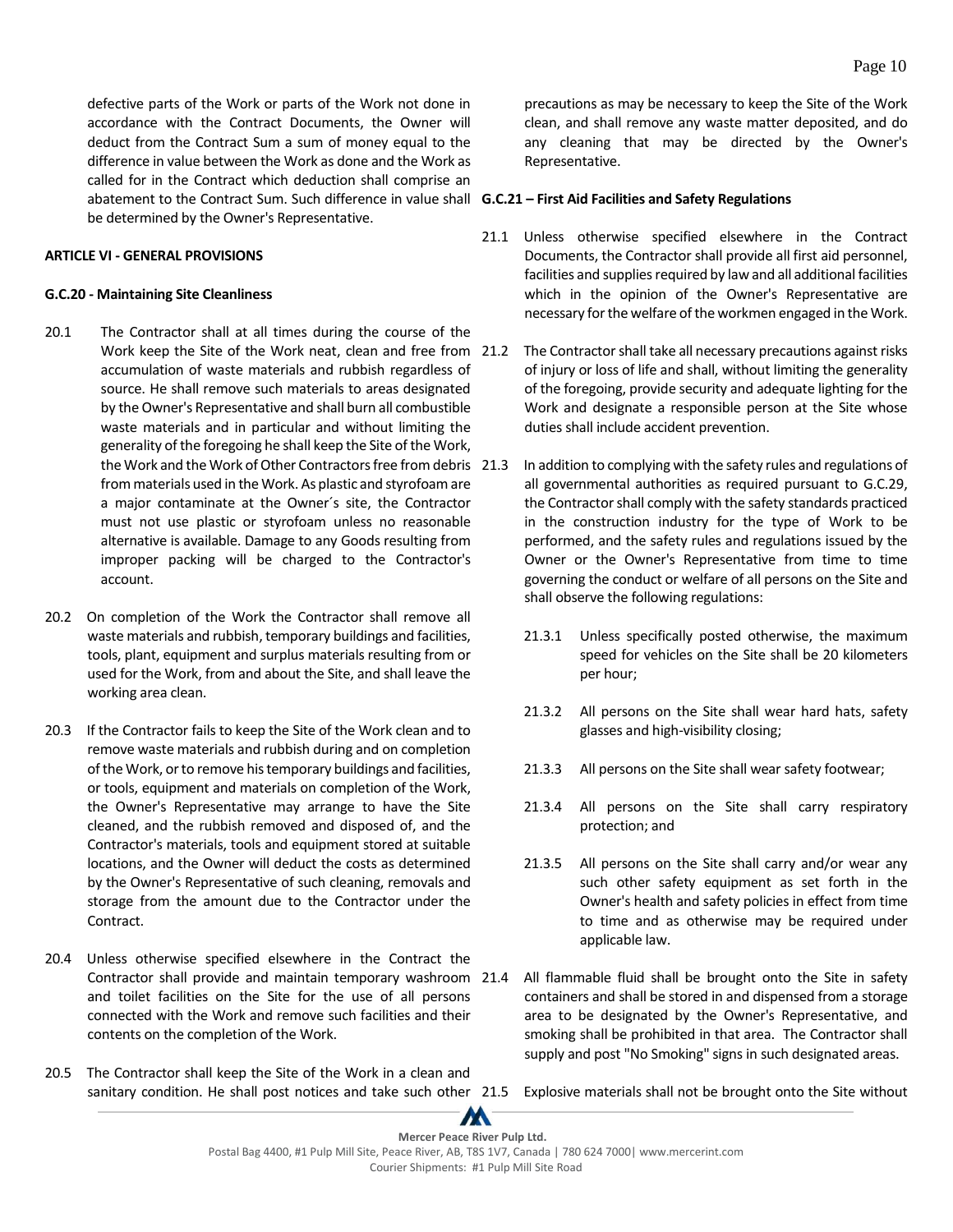the prior written permission of the Owner. If such permission has been given, the explosive material shall be brought onto the Site at the time required for its use, clearly marked "Explosive", stored on the Site at a point to be designated by the Owner and 23.2 the Owner's Representative and safeguarded at all times. Excess explosive material shall be removed from the Site immediately after the portion of the Work requiring the use of explosives has been completed.

### <span id="page-15-0"></span>**G.C.22 - Workers Compensation Act**

- 22.1 The Contractor shall register under and abide by and comply with all provisions of the *Workers Compensation Act* of the Province of Alberta and all regulations passed thereunder (the "WCA") and any other industrial insurance laws of said Province, and will carry compensation insurance insuring against any claims or liability which may arise under said laws.
- 22.2 The Contractor unconditionally guarantees to the Owner full compliance with the WCA and any other industrial insurance laws of Alberta by any Subcontractor or other person employed by the Contractor, or with whom the Contractor may make any contract for the performance of any of the Work hereunder.
- 22.3 The Contractor unconditionally agrees to indemnify and save harmless the Owner from and against all loss, liability, costs, 23.4 charges, claims, damages, demands, expenses or liens which may arise as a consequence of or grow out of any failure by the Contractor or any Subcontractor or other person employed by the Contractor or with whom the Contractor may make any contract for the performance of any of the Work hereunder to comply fully with the provisions of this G.C.22 or which may arise as a consequence of or grow out of any injury, illness or death of any employee of the Contractor or any Subcontractor or employee of any Subcontractor engaged for or participating in the performance of the Work.
- 22.4 The Contractor shall deliver to the Owner, before any Work has 23.5 begun, satisfactory evidence and certification showing compliance by the Contractor with said laws.
- 22.5 At any time during the term of the Contract, when requested by the Owner, the Contractor shall provide such evidence of compliance by himself and his Subcontractors.

### <span id="page-15-1"></span>**G.C.23 - Protection of Work and Property**

23.1 The Contractor shall take all necessary precautions to ensure that all shoring, falsework, scaffolding, temporary works, construction equipment, materials, or any of his operations, or forces of nature which apply loads to any part of the Work shall not damage the Work, or anything adjacent to the Work, or any persons on the Site, and shall have all shoring, falsework, scaffolding and other temporary works designed by a qualified and competent professional on behalf of the Contractor.

- If the Contractor
	- (a) encounters toxic or hazardous substances at the Site; or
	- (b) has reasonable grounds to believe that toxic or hazardous substances are present at the Site,

the Contractor shall take all reasonable steps, including stopping the Work, to ensure that no person suffers injury, sickness or death and that no property is injured or destroyed as a result of exposure to or the presence of the substances, and immediately report the circumstances to the Owner's Representative and the Owner in writing.

- 23.3 If the Contractor is delayed in performing the Work or incurs additional costs as a result of taking steps required under G.C.23.2, the Detailed Construction Schedule shall be extended for such reasonable time as the Owner's Representative may recommend in consultation with the Contractor and the Contractor shall be reimbursed for reasonable costs incurred as a result of the delay and as a result of taking those steps.
	- The Contractor hereby covenants and agrees with the Owner that the Contractor shall comply in all material respects with all environmental laws, rules and regulations effecting or relating to the Owner's property, including any policies, rules and regulations implemented by the Owner from time to time, and will assume and perform any and all environmental liabilities and obligations for the clean-up of any contamination on, under or emanating from the Owner's property and resulting from the goods, material, Equipment and/or Work performed on the Owner's property by the Contractor and/or its Subcontractors, agents or employees.
	- 23.5 The Contractor shall be liable for all loss and damage to and loss of use of property of the Owner including property of the Owner in the care, custody or control of the Contractor or used or occupied by him that is caused by or arises either directly or indirectly out of the negligence of the Contractor, his agents, Subcontractors or employees, or out of failure to comply with the covenants set out herein.
- 23.6 The Contractor shall, as the Owner's Representative may instruct, promptly repair or replace at his own expense any portion of the Work or property of the Owner that is lost, damaged, destroyed or injured in any way as a result of the Work, or shall, if the Owner's Representative so instructs, promptly reimburse the Owner for any or all such loss, damage, destruction or injury and shall reimburse the Owner for loss of use of such Work or property.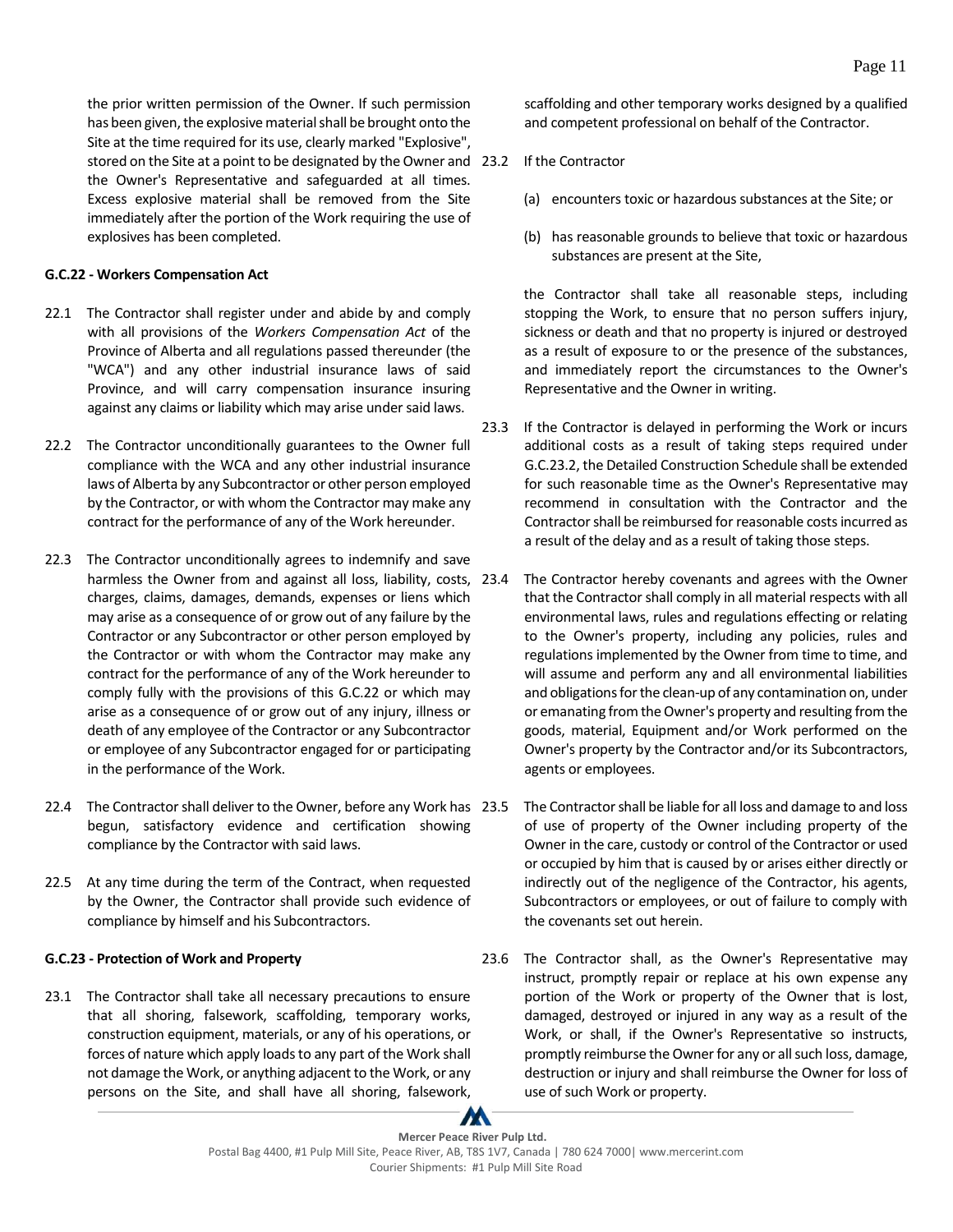- 23.7 The Contractor shall indemnify and save harmless the Owner 25.3 from and against all claims, damages, costs, expenses, actions and suits caused by or arising out of or in connection with, whether directly or indirectly, the carrying out of the Work or by reason of any matter or thing done, permitted or omitted to be done by the Contractor, his agents, Subcontractors or employees and whether occasioned by the negligence of the Contractor, his agents, Subcontractors, employees or otherwise.
- 23.8 The Owner shall not be liable for any loss or damage to the property of the Contractor or of the Contractor's agents, Subcontractors or employees unless caused by negligence of 25.5 the Owner or its servants.
- 23.9 Except as may be otherwise specified in the Contract Documents the Contractor shall take all precautions necessary to protect the Work from fire to which end the Contractor shall designate a responsible member of his organization at the Site whose duties shall include the provisions and maintenance of fire protection equipment at the Site and the designation and training of the Contractor's employees in firefighting.
- 23.10 The Owner may provide guards and other security measures to protect the Owner's property and equipment and the provision of such guards and other security measures shall not relieve the Contractor of the responsibility to protect the Contractor's property and equipment.

### <span id="page-16-0"></span>**G.C.24 - Use of Site by the Contractor**

- 24.1 The Contractor shall confine his equipment, the storage of material and the operations of his workmen to limits indicated by law, ordinances, permits and instructions of the Owner's Representative, and shall not unreasonably encumber the Site of the Work with his materials.
- 24.2 The Contractor shall enforce the Owner's Representative's and the Owner's instructions regarding signs, advertisements, fires, smoking and Site security regulations.

### <span id="page-16-1"></span>**G.C.25 - Vehicles**

- 25.1 The Contractor and its Subcontractors shall use the entrance designated by the Owner for the Site for ingress and egress of all personnel, construction equipment, construction vehicles and materials, supplies, machinery, Equipment, facilities and structures to be incorporated into the Project.
- 25.2 Only those vehicles which are required for the Work and which are properly insured in accordance with the Contract Documents will be allowed on the Site.
- 25.3 Only the Owner's and Contractor's work vehicles and construction equipment shall be allowed on the Site except that, the vehicles of commercial carriers will be permitted to enter the Site only while being used to transport equipment and materials to and from the Work and will only be permitted if such carrier is insured to an extent equal to that required of the Contractor under the Contract with respect to vehicles.
- 25.4 Passenger vehicles will not be permitted on the Site and shall be parked in areas to be designated by the Owner's Representative.
- The Contractor shall file an application with the Owner for each vehicle required on the Site for the Work, the application to be in a form to be approved by the Owner's Representative. Such vehicles may be provided with an identification card by the Owner which shall in such case be displayed on the vehicle's windshield. If required by the Owner, all vehicles will be checked on and off the Site at the gate by the Owner's representative.
- 25.6 The Contractor shall coordinate, with the Owner, all construction materials shipped to the Site by government ferry, barge and/or beach craft.
- 25.7 Mooring facilities for private vessels will not be provided at the Site unless approved in writing by the Owner.

### <span id="page-16-2"></span>**G.C.26 - Off loading and Storage**

- 26.1 The Contractor shall, without delay, receive, off load, handle, transport on the Site, inspect and if necessary, store and rehandle and transport all equipment and materials supplied by the Owner for the Work which are scheduled to arrive on the Site during the time when the Contractor is to be on Site according to the Detailed Construction Schedule, and also all equipment and materials supplied by the Contractor for the Work regardless of when they arrive.
- 26.2 If equipment or materials which the Contractor is responsible for receiving, off loading, handling, transporting and storing are off loaded, handled, transported or stored by the Owner, the expense so incurred by the Owner shall be reimbursed by the Contractor on demand or will be deducted by the Owner from money due or accruing due to the Contractor and shall be an abatement to the Contract Sum.
- 26.3 Demurrage charges incurred by the Owner because the Contractor failed to off load within the time allowed by the carrier will be deducted by the Owner from money due to the Contractor and shall be an abatement to the Contract Sum.

 $\boldsymbol{M}$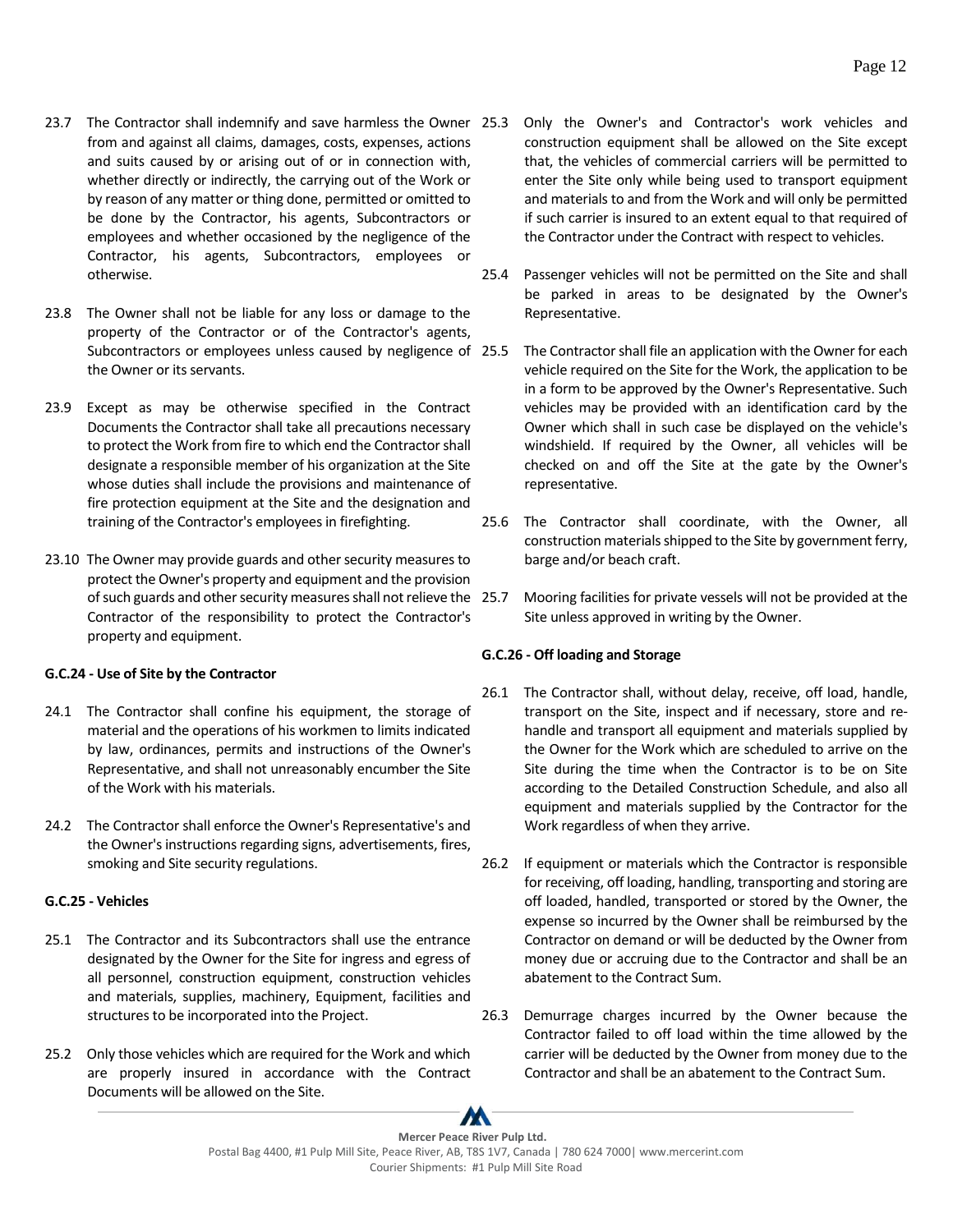- 26.4 Except as may be otherwise provided for in the Contract, the Contractor shall provide in areas designated by the Owner's Representative storage, both open and protected from the weather, and heated where necessary, for all equipment and 28.2 materials supplied for the Work both by the Owner and by the Contractor, to the entire satisfaction of the Owner's Representative.
- 26.5 The Contractor shall protect and care for all equipment and materials during storage.

#### <span id="page-17-0"></span>**G.C.27 - Receiving and Responsibility**

- 27.1 The Contractor shall inspect all equipment and materials 29.1 supplied by the Owner for the Work which are on the Site at the time that the Contractor arrives on the Site; and shall inspect those which arrive on the Site while the Contractor is on the Site immediately on their arrival.
- 27.2 If the Contractor's inspection reveals evidence of loss or 29.2 damage, the Contractor shall at once so inform the Owner's Representative.
- 27.3 Unless the Contractor informs the Owner's Representative of loss or damage the Contractor shall be deemed to have received the equipment or materials into his care, custody and control without loss or damage.
- 27.4 From the time that the Contractor receives into his care, custody or control, equipment or materials supplied by the Owner for the Work until such time as the Work is completed, the Contractor shall: (i) pay to the Owner any fees or other amounts charged by the Owner for such equipment or materials as provided for in the Contract Documents; and (ii) be liable for, and shall indemnify the Owner in respect of all loss and damage to such equipment including all defects and deficiencies therein except latent or hidden defects and deficiencies which could not in the opinion of the Owner's Representative have been discovered at the time of the Contractor's inspection, and in respect of all costs of repurchasing, redelivery, dismantling, reinstalling, repairing and restoring such equipment or materials.

### <span id="page-17-1"></span>**G.C.28 - Guarantee Bonds**

28.1 The Owner shall have the right to require the Contractor to furnish the Owner a performance bond covering the due and faithful performance of the Contract, including the warranty of the Contractor under G.C.43, and/or a labour and material payment bond covering payment by the Contractor of all his obligations arising under the Contract, both in the forms and amounts, if any, set forth elsewhere in the Contract Documents, or otherwise as the Owner may prescribe and, in

all cases, with such sureties as the Owner may approve. The premium for such bonds will be paid by the Owner.

If at any time any such bond shall not be in full force and effect or shall not be obtainable except upon payment of a premium which in the opinion of the Owner is excessive under the circumstances, such event shall be deemed to be an additional event under G.C.45.1 and the Owner may proceed to terminate the rights of the Contractor under the Contract forthwith as provided in G.C.45.

### <span id="page-17-2"></span>**G.C.29 - Laws, Rules, Permits, Notices and Patents**

- The Contractor shall comply with all laws, statutes, bylaws, ordinances and regulations, whether Federal, Provincial or Municipal, and whether elsewhere referred to in the Contract Documents or not, and shall give all notices required by such laws, statutes, bylaws, ordinances or regulations.
- Unless otherwise stipulated herein, the Contractor shall obtain and pay for all necessary permits, licences and certificates of inspection required for the execution of the Work. The Contractor shall deliver to the Owner's Representative copies of all such permits, licences and certificates.
- The Contractor shall pay all royalties and licence fees and shall save the Owner harmless from loss on account of suits or claims which may arise out of the performance of the Work for infringement of patents.
- The Contractor shall comply with all regulations and policies of the Owner respecting security procedures concerning systems and data and remote access thereto and building security procedures.
- All intellectual property rights, including copyrights, patents, patent disclosures and inventions (whether patentable or not), trademarks service marks, trade secrets, know-how and other confidential information, trade dress, trade names, logos, corporate names and domain names, together with all of the goodwill associated therewith, derivative works and all other rights (collectively, in this G.C.29, the "Intellectual Property Rights") in and to all documents, work product and other materials that are delivered to Owner under this Agreement or prepared by or on behalf of the Contractor in the course of performing the Work (collectively, in this G.C.29, the "Deliverables") shall be owned exclusively by the Owner. Contractor agrees, and shall cause its employees and permitted Subcontractors (collectively, in this G.C.29, the "Contractor Personnel") to agree, that such Deliverables are hereby deemed a "work made for hire" for the Owner. To the extent that any of the Deliverables do not constitute a "work made for hire," Contractor hereby irrevocably assigns, and shall cause the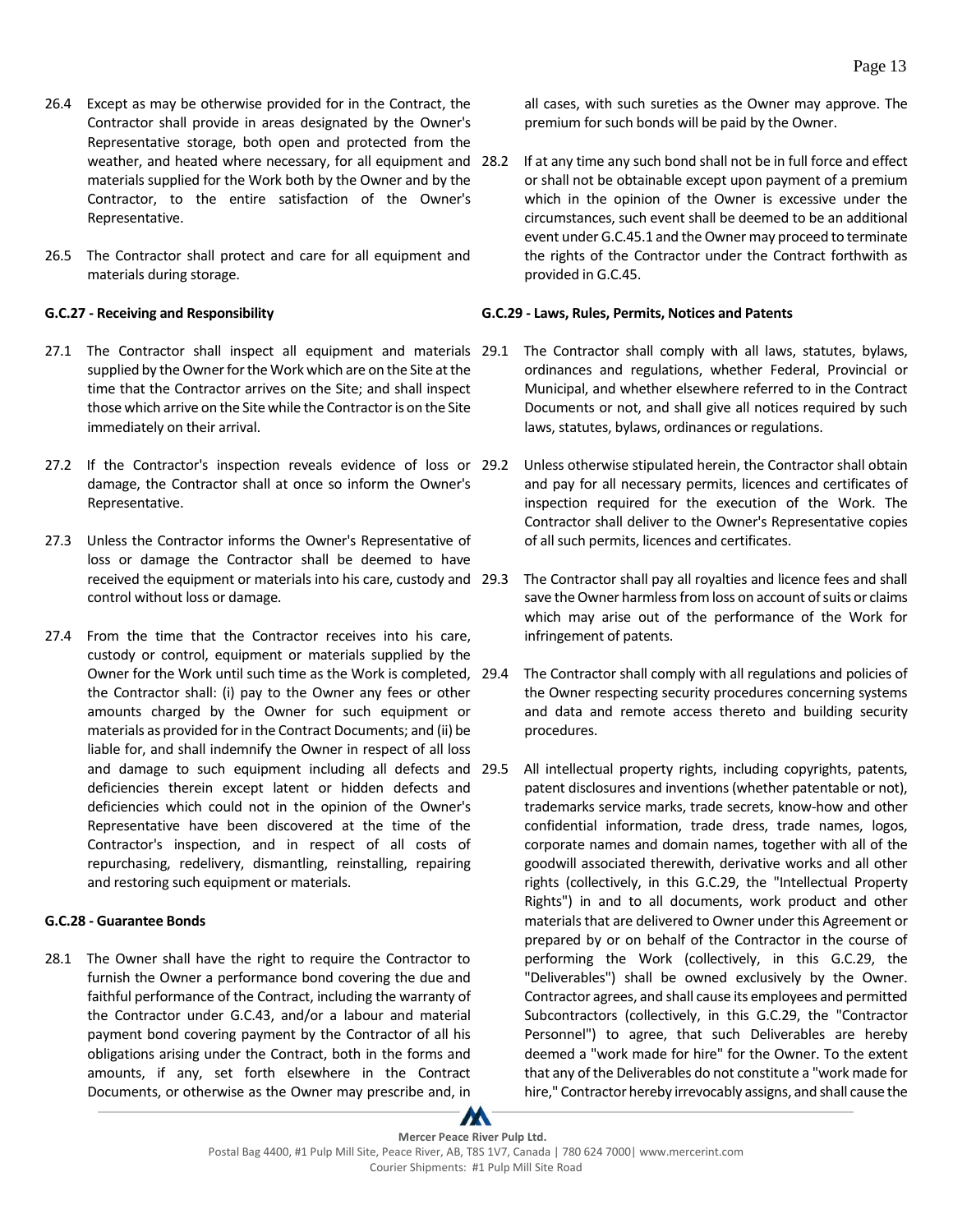Contractor Personnel to irrevocably assign to the Owner, in each case without additional consideration, all right, title and interest throughout the world in and to the Deliverables, 30.4 including all Intellectual Property Rights therein. The Contractor shall cause Contractor Personnel to irrevocably waive, to the extent permitted by applicable law, any and all claims such Contractor Personnel may now or hereafter have in any jurisdiction to so-called "moral rights" or rights of droit moral with respect to the Deliverables. Upon the Owner's request, the Contractor shall, and shall cause the Contractor Personnel to, promptly take such further actions, including the execution and delivery of all appropriate instruments of conveyance, as may be necessary to assist the Owner to prosecute, register, perfect or record its rights in or to any of the Deliverables.

#### <span id="page-18-0"></span>**ARTICLE VII - SUBCONTRACTORS AND OTHER CONTRACTORS**

#### <span id="page-18-1"></span>**G.C.30 - Subcontracts**

- 30.1 The Contractor shall not subcontract the Work nor any portion thereof without the prior written consent of the Owner, and if the Owner agrees to permit the subcontracting of any portion of the Work,
	- 30.1.1 the choice of the person, firm or corporation to be the Subcontractor shall also be subject to the approval in writing of the Owner;
	- 30.1.2 the Contractor shall bind the Subcontractor by a contract in writing to the terms of the Contract Documents insofar as they may apply to the work of the Subcontractor, including, without limiting the generality of the foregoing, all insurance and indemnity provisions of the Contract, and shall deliver to the Owner's Representative for his inspection the contract that he has with the Subcontractor; and
	- 30.1.3 the Contractor shall be held as fully responsible to the Owner for the acts and omissions of the Subcontractor and of persons directly or indirectly employed by the **G.C.32 - Disputes Between Contractors** Subcontractor as for the acts and omissions of persons directly employed by the Contractor and shall, upon 32.1 demand, assign in favour of the Owner his rights to insurance proceeds and/or indemnity from any Subcontractor.
- 30.2 In view of the responsibility of the Contractor for the acts and omissions of his Subcontractors, the Contractor shall not be obliged to employ as a Subcontractor any person, firm or corporation to whom he reasonably objects.
- 30.3 Nothing contained in the Contract Documents shall be construed as creating any contractual relationship between any

Subcontractor and the Owner.

Notwithstanding any approval given by the Owner of any Subcontractor, if any event occurs or circumstance, arises with respect to any such Subcontractor that would, if it occurred or arose with respect to the Contractor, entitle the Owner, upon notice or otherwise, to terminate the rights of the Contractor under the provisions of G.C.45 hereof, then and in such event or circumstance the Owner may require the Contractor to give any notice to the Subcontractor which the Owner may require and/or to discharge such Subcontractor and cancel and terminate any contract between the Subcontractor and the Contractor with respect to the Work without liability to the Owner or the Owner's Representative.

#### <span id="page-18-2"></span>**G.C.31 - Other Contractors**

- 31.1 The Owner reserves the right to enter into other contracts in connection with the Project of which the Work is a part and the Contractor shall properly connect and coordinate his work with that of Other Contractors.
- 31.2 If the Contractor fails to connect or coordinate the Work properly with the work of Other Contractors, he shall not make any claims founded on delays which have resulted from his failure to connect or coordinate the Work, and he shall save the Owner harmless from all claims made by Other Contractors, which are founded on delays caused by his failure to coordinate the Work with such Other Contractors.
- If any part of the Work depends for its proper execution or result upon the work of Other Contractors, the Contractor shall report promptly in writing to the Owner's Representative any defects in the work of such Other Contractors that interfere with the proper execution of the Work. Should the Contractor fail to report promptly such defects, he shall have no claim against the Owner except for latent defects not reasonably noticeable at the time of the commencement of the Work.

<span id="page-18-3"></span>Should the Contractor cause damages relating to any Other Contractor on the Site, the Contractor agrees, upon receipt of written notice of such damage or delay, to make best efforts to settle with such Other Contractor, by agreement, any claim or potential claim brought by such Other Contractor. In any proceeding, legal, equitable or otherwise, to which the Owner is a party, whether brought by such Other Contractor or not, resulting from such damage or delay, the Owner shall notify the Contractor in writing of the claim of such Other Contractor, and the Owner will defend its own interests by employing counsel of its own choosing to represent its interests. However, the Contractor shall be responsible for and shall pay all judgments,

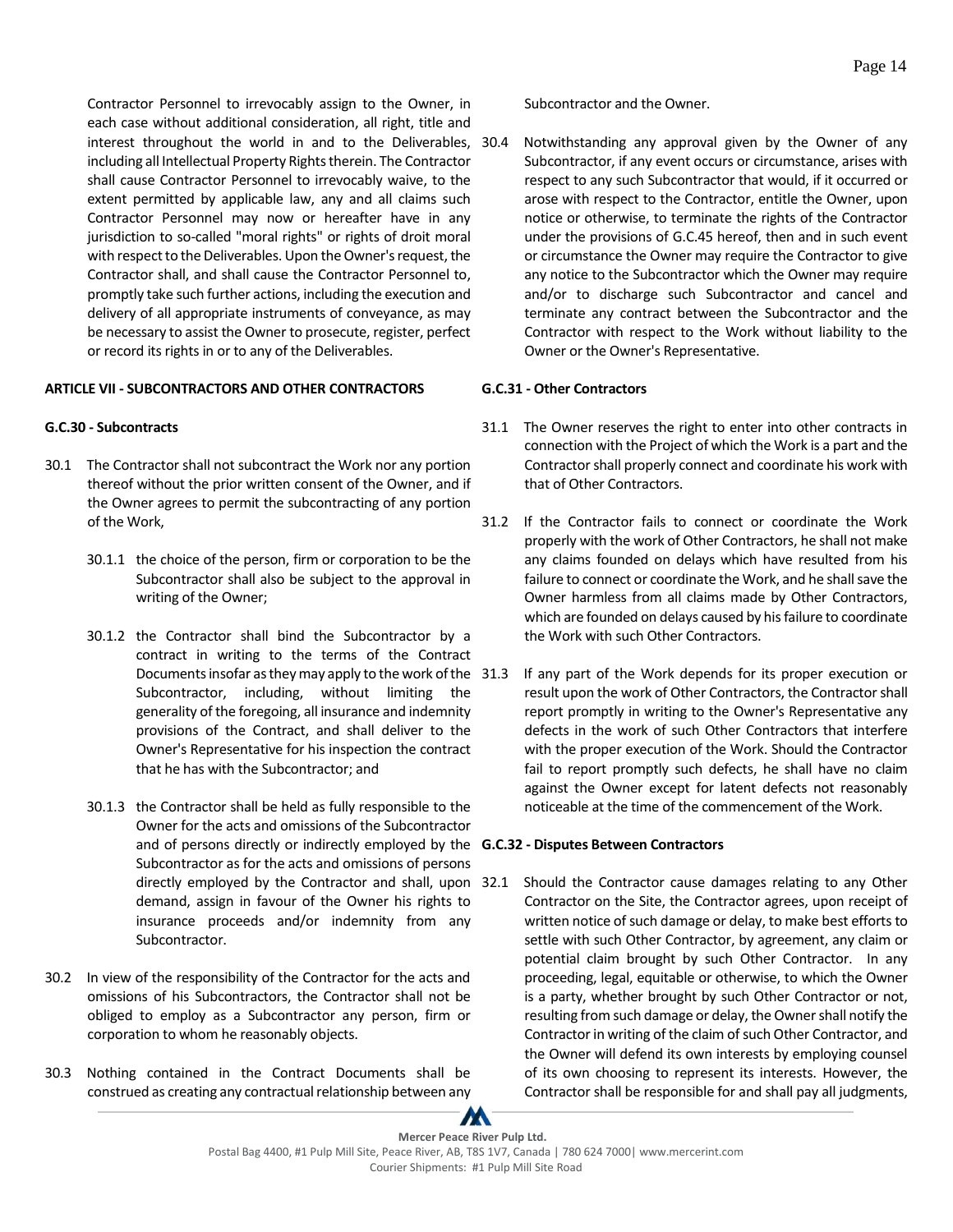awards, costs, settlements, and legal fees on a solicitor and own client basis incurred by the Owner that may result from such proceeding and shall fully indemnify and save the Owner harmless therefrom.

### <span id="page-19-0"></span>**ARTICLE VIII - DELAYS, CHANGES AND ACCELERATION**

### <span id="page-19-1"></span>**G.C.33 - Delays**

- 33.1 The Contractor shall notify the Owner's Representative in writing of any occurrence which in the opinion of the Contractor has caused or which he anticipates may cause delay in the performance of any part or parts of the Work in accordance with the Detailed Construction Schedule or the entire Work by the date for completion. Every such notice in writing shall be given as soon as possible and in any event not later than seven (7) days after the occurrence which in the opinion of the Contractor caused the delay or which gave rise to the anticipation of the delay.
- 33.2 If the Contractor believes that the delay arising from any 33.5 notification provided in G.C.33.1 was caused by a Force Majeure Event, he may request in writing a revision to the Detailed Construction Schedule and/or an extension of the time for completing the Work. Every such request shall be delivered to the Owner's Representative and shall be accompanied by complete details of the reasons for the delay or anticipation of the delay, the extent of the delay which has occurred or which is likely to occur, and the effect of such actual or anticipated delay upon the Detailed Construction Schedule and the time required for completion of the Work.
- 33.3 If the Contractor believes that the delay arising from any notification provided in G.C.33.1 was the direct result of the act or neglect of the Owner or the Owner's Representative, then the Contractor may also submit a claim in writing for reimbursement of his additional field overhead costs which can be shown to result from the delay due to such act or neglect. Every such claim shall be delivered to the Owner's Representative and shall be accompanied by complete details of all items included in the claim.
- 33.4 Any request made by the Contractor pursuant to G.C.33.2 and any claim made by the Contractor pursuant to G.C.33.3 shall be delivered to the Owner's Representative concurrently with the Contractor's notification pursuant to G.C.33.1 of the occurrence which caused or gave rise to the anticipation of the delay in respect of which the request or claim is made, or, if it is not reasonably possible for the Contractor to determine the full 33.7 extent of the delay or the full amount of the additional field overhead costs at the time of such notification, at a later time, subject to the following requirements being observed in each such case:
- 33.4.1 The Contractor shall include with the applicable notification given pursuant to G.C.33.1, a written statement that the notification and the delay arising therefrom may be the subject of a subsequent request pursuant to G.C.33.2 or claim pursuant to G.C.33.3, as the case may be;
- 33.4.2 The request pursuant to G.C.33.2 or claim pursuant to G.C.33.3 shall be delivered not later than seven (7) days after the date on which the full extent of the actual delay or the full amount of the additional field overhead costs, as the case may be, could reasonably be determined; and
- 33.4.3 The request pursuant to G.C.33.2 or claim pursuant to G.C.33.3 shall be restricted to the delay arising from the occurrence specified in the Contractor's notification given pursuant to G.C.33.1.
- If the Contractor fails to strictly comply with all of the requirements of G.C.33.1 and G.C.33.4 with respect to any request pursuant to G.C.33.2 or claim pursuant to G.C.33.3, the Contractor shall not be entitled to any revision to the Detailed Construction Schedule or any extension of the time for completion of the Work or to reimbursement for his additional field overhead costs, as the case may be.
- Upon receipt of any request made by the Contractor pursuant to G.C.33.2, and within the time limited by G.C.33.4, the Owner's Representative shall decide the validity of the request. Where any such request is valid, the Owner's Representative shall also decide the effect of the delay upon the time required for completion of the Work and the various parts thereof, and the time for completion of the Work may be extended by Change Order in accordance with such decision of the Owner's Representative, in which event the Detailed Construction Schedule shall be revised accordingly by the Owner's Representative. If the time for completion of the Work is not so extended, the Owner's Representative may require the Contractor in writing to complete the Work according to the subsisting Detailed Construction Schedule and by the subsisting completion date, pursuant to the provisions of G.C.36.2. Where the Contractor has requested only a revision to the Detailed Construction Schedule, it shall be revised by the Owner's Representative in accordance with his decision upon the effect of the delay.
- Upon receipt of any claim made by the Contractor pursuant to G.C.33.3, and within the time limited by G.C.33.4, the Owner's Representative shall decide the validity of the claim. Where any such claim is valid, the Owner's Representative shall examine the Contractor's claim for reimbursement and decide the

 $\boldsymbol{M}$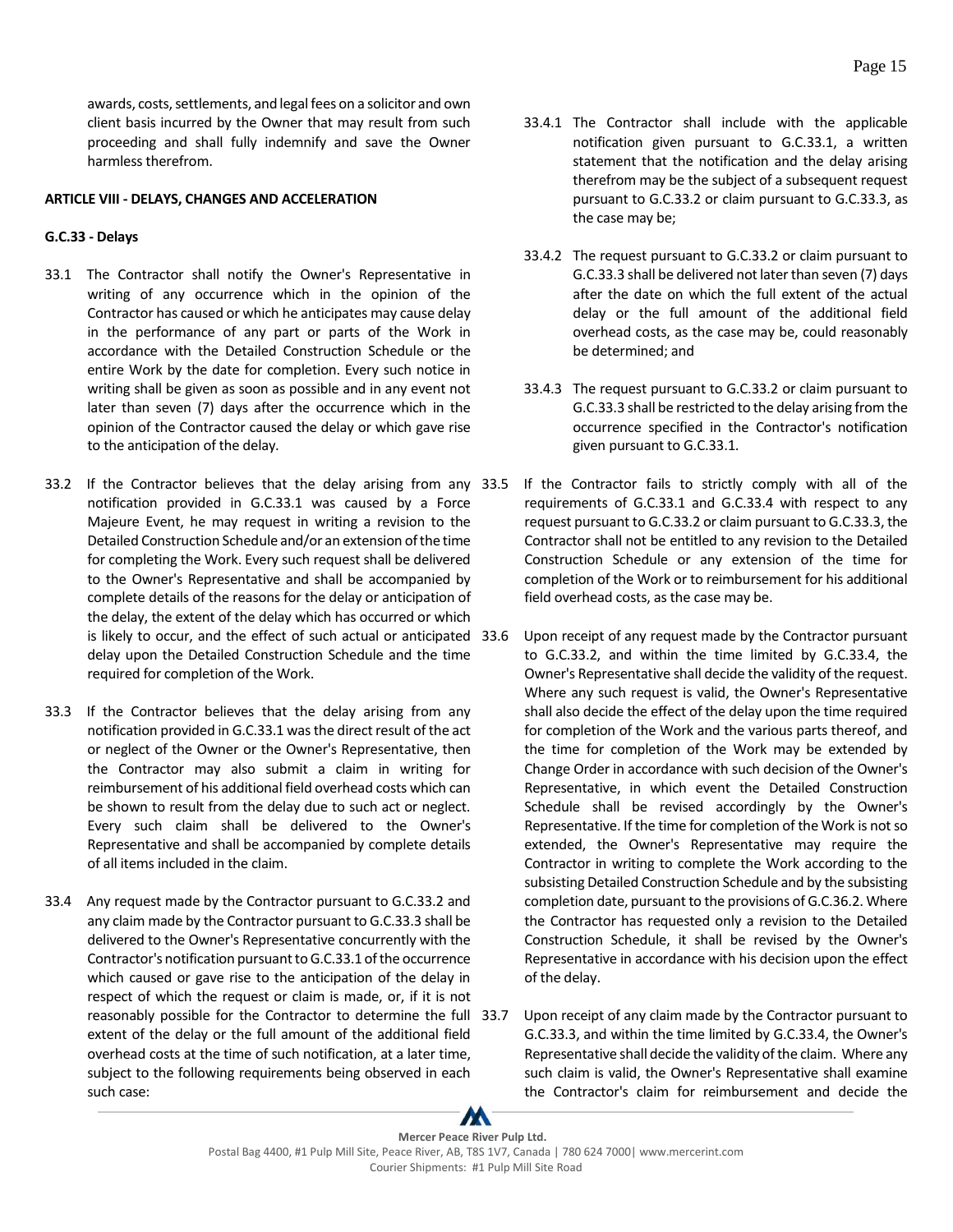amount, if any, of the Contractor's additional field overhead costs which properly result from the delay and shall issue a 34.2 certificate to the Owner stating such amount. Any amount so certified shall be paid by the Owner to the Contractor upon and subject to the provisions of G.C.38.7 and G.C.39.

- 33.8 Decisions to be rendered by the Owner's Representative pursuant to G.C.33.6 and G.C.33.7 shall be given in writing to the Owner and the Contractor and may be made either 34.3 immediately after the receipt of the Contractor's request or claim or may be made at a later date, including a date after the completion of the Work, if the Owner's Representative considers that his decision can be best rendered at that time having regard to all the circumstances. Such decisions shall be final and binding upon the Owner and the Contractor unless either shall notify the other and the Owner's Representative within thirty (30) days after receipt of the Owner's Representative's decision that the decision is disputed.
- 33.9 Notwithstanding any of the provisions of this G.C.33, the Contractor shall not be entitled to any revision of the Detailed Construction Schedule or to any extension of the time for completion of the Work or to reimbursement of any additional field overhead costs in any case where the Contractor, after encountering possible delay, is or was in the opinion of the 34.5 Owner's Representative able to adjust his forces by moving them to other parts of the Work, or being unable to so adjust his forces, in the opinion of the Owner's Representative failed to reduce his forces in relation to the delay.
- 33.10 If the Contractor shall not have received the Construction Drawings needed for him to make proper preparation to begin the construction on the Site of a part of the Work on the date indicated in the Detailed Construction Schedule, he shall make a written request to the Owner's Representative for such Construction Drawings not earlier than twenty-one (21) days nor later than seven (7) days before the date indicated in the Detailed Construction Schedule. Notwithstanding any of the provisions of this G.C.33, the Contractor shall not be entitled to any revision of the Detailed Construction Schedule or any 34.7 extension of the time for completion of the Work or any reimbursement of his additional field overhead costs based upon lack of such Construction Drawings unless the Contractor shall have made a written request for them as prescribed in this G.C.33.10.

### <span id="page-20-0"></span>**G.C.34 - Changes in the Work**

34.1 The Owner or the Owner's Representative may make changes by altering adding to or deducting from the Work without invalidating the Contract. Changes in the Work may be made before, during or after the actual construction of the parts of the Work affected by the changes.

- Except as provided in G.C.7 and G.C.34.3, no change shall be made to the Work unless as a result of a Change Order and no revision of the Detailed Construction Schedule or extension of the time for completion or addition to the Contract Sum by reason of a change in the Work will be considered or allowed unless the change has been so ordered.
- The Owner's Representative shall have authority to order minor changes in the Work not involving an adjustment in the Contract Sum exceeding \$5,000, or a change to the completion date, and not inconsistent with the intent of the Contract Documents. Such changes may be effected by Field Work Order accompanied where necessary by revised Construction Drawings, or where no adjustment in the Contract Sum is involved, by revised Construction Drawings alone, and shall be binding on the Owner and the Contractor.
- 34.4 All changes in the Work shall be carried out under the terms and conditions of the Contract and the adjustments, if any, to be made to the Contract Sum and/or the completion date for the Work and/or the Detailed Construction Schedule by reason thereof shall be made only as set forth in this G.C.34 and G.C.35.
	- A Change Order specifying changes in the Work may also specify an adjustment by way of advancement or postponement to be made in the date for completion, and in such case, the Detailed Construction Schedule shall be revised accordingly by the Owner's Representative.
- Notwithstanding that the Contractor may, in respect of any change or changes in the Work ordered pursuant to this G.C.34, desire to make a claim pursuant to G.C.34.7 and G.C.34.8 or either of them, the Contractor shall nevertheless and without delay carry out the change or changes so ordered, but the carrying out of any such change shall not prejudice any claim that the Contractor may have under G.C.34.7 or G.C.34.8 in respect of such change.
- Any claim by the Contractor for an extension of the time for completion or for a revision of the Detailed Construction Schedule arising by reason of a change in the Work shall be dealt with pursuant to G.C.33 at the time of issue of the Change Order covering the change to the Work.
- 34.8 If the Contractor believes that any change in the Work or any other circumstances beyond the control of the Contractor arising during the course of the Work (except those provided for in G.C.7, G.C.33 and G.C.42) justifies an addition to the Contract Sum, then the Contractor may submit a claim in writing to the Owner's Representative for an addition to the Contract Sum. Every such claim shall be delivered to the Owner's Representative within seven (7) days of the date of

 $\boldsymbol{M}$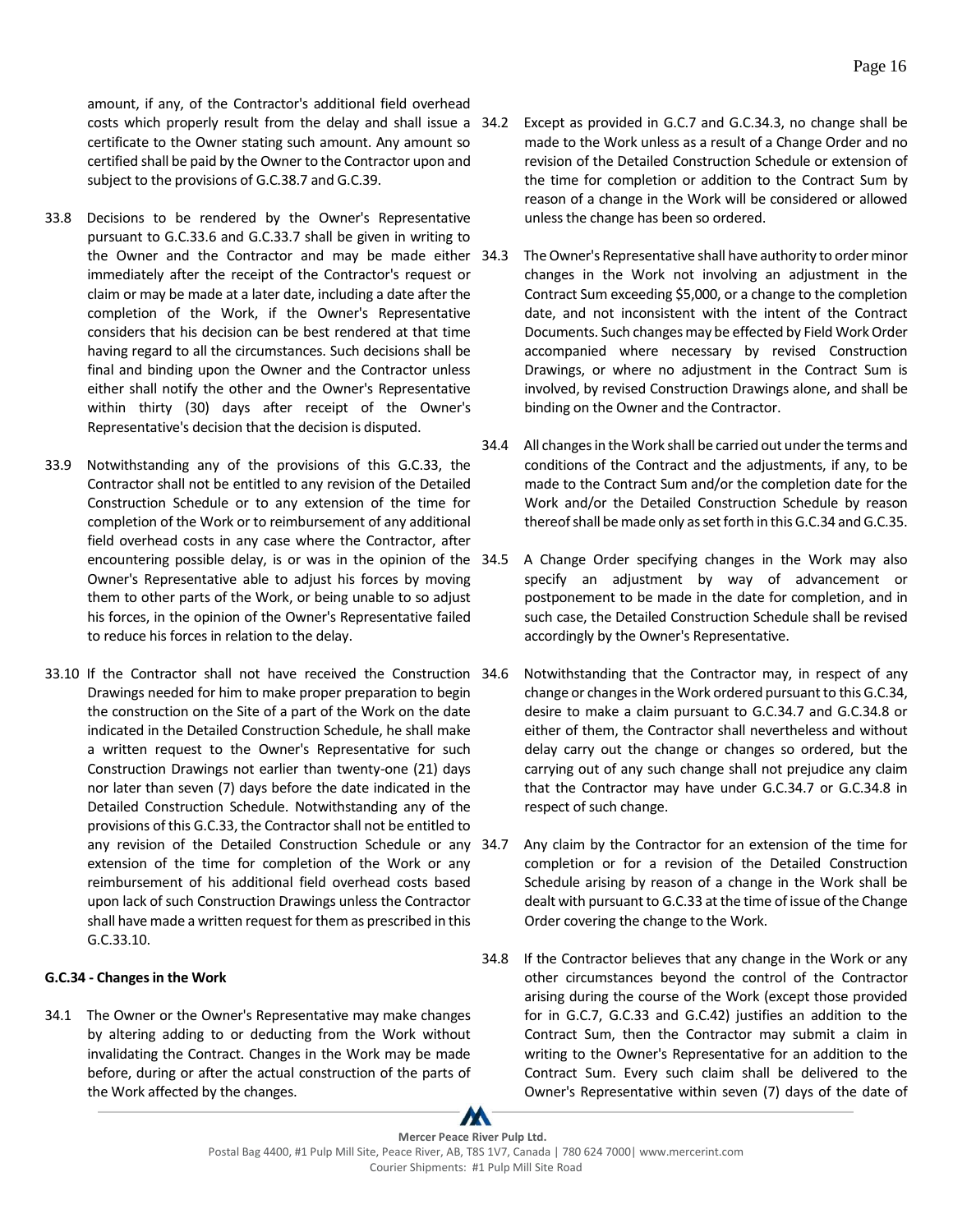receiving the Change Order, Field Work Order or revised Construction Drawings, or of the date on which such other circumstances arise, as the case may be, and if the claim is not delivered to the Owner's Representative within such time, the Contractor shall not be entitled to any addition to the Contract Sum. All claims by the Contractor under the provisions of this G.C.34.8 shall be accompanied by a detailed list of the changes in the Work or other circumstances in respect of which the claim is made and a detailed estimate of the cost of each, together with references to the Construction Drawings.

- 34.9 Upon receipt of a claim made by the Contractor pursuant to and within the time specified in G.C.34.8, the Owner's Representative shall decide the validity of the Contractor's claim. Where any such claim is valid, there shall be an addition to the Contract Sum, the amount of which shall be determined pursuant to G.C.35.
- 34.10 Where any change in the Work has resulted or will result in a decrease in the cost of carrying out the Work, which shall in the first instance be decided by the Owner's Representative, there shall be a deduction from the Contract Sum, the amount of which shall be determined pursuant to G.C.35.
- 34.11 Decisions to be rendered by the Owner's Representative pursuant to G.C.34.9 and G.C.34.10 shall be given promptly in writing to the Owner and the Contractor. Such decisions shall be final and binding upon the Owner and the Contractor.

### <span id="page-21-0"></span>**G.C.35 - Valuations of Changes in the Work**

- 35.1 Changes in the Work or any other circumstances which result in a valid claim for an addition to the Contract Sum pursuant to G.C.34 shall be valued at the unit prices, if any, set forth in the Contract Documents where, in the opinion of the Owner's Representative, they are applicable.
- 35.2 If there are no such unit prices or if in the opinion of the Owner's Representative, such unit prices are not applicable, then the changes in the Work or such other circumstances shall be valued at lump sums or unit prices mutually agreed by the 35.4 parties hereto.
- 35.3 If such lump sums or unit prices cannot be mutually agreed upon, then the changes in the Work or such other circumstances shall be valued on a cost-plus basis as the sum of the following:
- 35.3.1 For labour and foremen engaged wholly on the part of the Work in which the change is made, the current local rates of wages, the cost of holiday pay, workers' compensation insurance, unemployment insurance, any other labour additives required by law, living allowances, costs of board and lodging and other such costs which form part of the employee's terms of employment;
- 35.3.2 For all permanent and temporary materials purchased by the Contractor and actually used in the part of the Work in which the change is made, the actual cost of such materials, including transportation charges, as shown by invoices or other records of payment satisfactory to the Owner's Representative;
- 35.3.3 To cover all other costs except those of machine powered tools and machine-powered equipment, but including general supervision, overhead consumables and tools other than machine-powered tools, and to provide for the Contractor's profit, the sum resulting from the application of the percentage set forth in the Contract Agreement to the cost of labour and materials pursuant to G.C.35.3.1 and G.C.35.3.2 respectively; provided always that the percentage shall not be applied to those portions of overtime wage rates for regular time; nor to any costs of board and lodging; and
- 35.3.4 For any machine-powered tools or machine-powered equipment required for the changes in the Work and approved by the Owner's Representative, the Contractor shall receive a rental price to be agreed upon in writing before the Work is begun, and the rental price shall include all fuel, lubricants, spare parts, and unless otherwise stipulated, shall apply only to actual operating time and unless otherwise agreed upon, shall not include the wages of the operator. To this rental sum no percentage will be added.
- In the case of Work performed pursuant to G.C.35.3, not later than 3:00 p.m. of each working day, the Contractor shall submit to the Owner's Representative for certification a report in triplicate for the work done on the previous working day, using forms to be supplied by the Owner's Representative. These forms shall be completed by the Contractor to show the:
	- 35.4.1 date of the Work,
	- 35.4.2 number of the Change Order or Field Work Order for the Work, as authorized by the Owner's Representative,

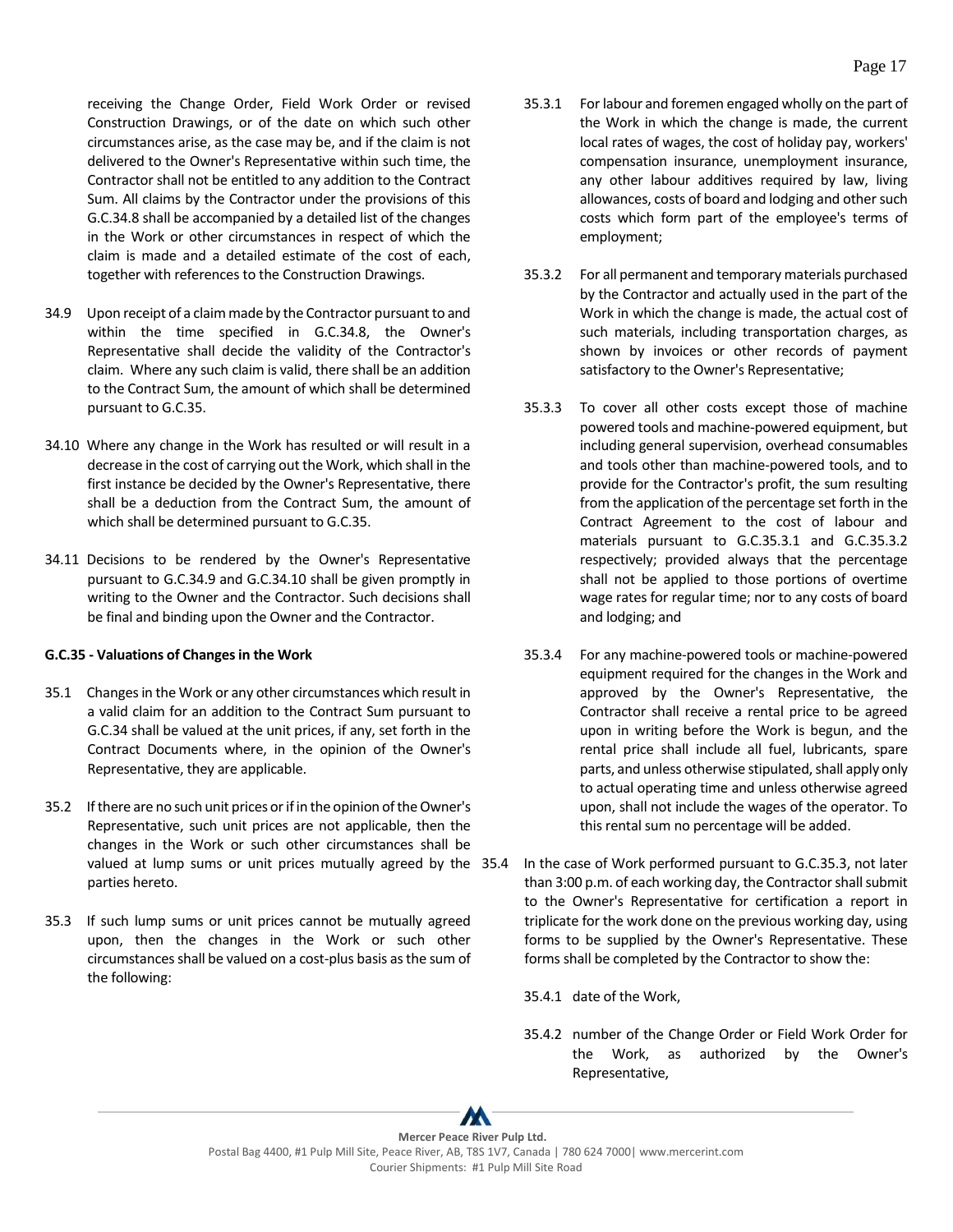- 35.4.3 description of the Work done,
- 35.4.4 details of labour, i.e. number of men, hours worked, rates of pay, and total cost of labour,
- 35.4.5 materials supplied,
- 35.4.6 Equipment, i.e. item number, equipment number, hours worked, rental rates and total cost, and
- 35.4.7 total cost for the day;

and shall be accompanied where possible by supporting invoices received by the Contractor and authorized warehouse requisitions. If the invoices for materials are not immediately available, the Contractor shall list the materials used and the estimated cost, and follow-up as soon as possible with the supporting invoice. The daily reports and invoices certified by the Owner's Representative shall be submitted monthly to the Owner's Representative with each application for payment.

- 35.5 Changes in the Work which, pursuant to G.C.34.10, result in a **G.C.36 - Acceleration of the Work** decrease in the cost of carrying out the Work shall be valued at the unit prices, if any, set forth in the Contract Documents, 36.1 where in the opinion of the Owner's Representative they are applicable, and the Contract Sum shall be reduced accordingly.
- 35.6 If there are no such unit prices or if in the opinion of the Owner's Representative they are not applicable, the decrease in the cost of carrying out the Work shall be valued at lump sums or unit prices mutually agreed by the parties to the Contract, and the Contract Sum shall be reduced accordingly.
- 35.7 If such lump sums or unit prices cannot be mutually agreed upon, then the Contract Sum shall be reduced by an amount which, in the opinion of the Owner's Representative represents the value of the change in the Work, and the Contractor shall not receive any allowance for any loss of profit resulting from 36.2 such change to the Work.
- 35.8 Where there have been changes to the Work which the Contractor intends to have performed by a Subcontractor and when valuation of payment for such changes is to be made pursuant to G.C.35.3, then the Contractor shall be governed as follows:
	- 35.8.1 No Subcontractorshall be allowed to do such changes in the Work or any portion thereof without having obtained the written consent of the Owner's Representative prior to the commencement of such Work and if such Work is done without such prior consent, the Contractor shall be entitled hereunder only to such payment as he would have received if he

### had done the Work with his/her own forces;

- 35.8.2 If the Owner's Representative has given written approval that such changes in the Work shall be done by a Subcontractor, no change shall be made in the basis of payment to the Contractor as set out in G.C.35.3 except that the percentage to be paid to the Contractor shall be the percentage set forth in the Contract for changes in the Work to be done under subcontract and where such a percentage is not set forth in the Contract, the Contractor shall submit to the Owner's Representative for approval a percentage to be paid to the Contractor which shall include the percentage to be paid by the Contractor to the Subcontractor; and
- 35.8.3 If the Owner's Representative does not approve the percentage submitted then the Contractor shall proceed with the changes in the Work himself according to the terms of the Contract.

- <span id="page-22-0"></span>If the Contractor fails to complete any part of the Work in the time specified in the Detailed Construction Schedule, or if it becomes apparent to the Owner's Representative that the Work will not be completed in the time specified in the Contract or determined pursuant to G.C.33, then the Owner's Representative may in writing require that the Contractor expedite the Work and, should it become necessary to work overtime, to add additional shifts, to employ additional men, or to provide additional equipment to accomplish this, the premium for such overtime and/or for such additional shifts, the cost of employing additional men or equipment, together with any other additional costs thereby incurred shall be at the Contractor's sole expense.
- The Owner's Representative may in writing require the Contractor to complete the Work or any part thereof before the date set forth in the Detailed Construction Schedule, or require the Contractor to complete the Work according to the Detailed Construction Schedule and within the time specified in the Contract when the Detailed Construction Schedule or date for completion would otherwise be revised pursuant to G.C.33.6. The Contractor may submit a claim for reimbursement for his additional costs that can be shown to be the direct result of such an acceleration required pursuant to this G.C.36.2, including the costs of additional shifts or overtime if the Contractor is required by a labour agreement to pay a premium over and above normal wage rates for such work. This premium shall include the actual extra labour cost over the rate for regular time and shall also include any mandatory labour additives. If approved by the Owner's Representative the

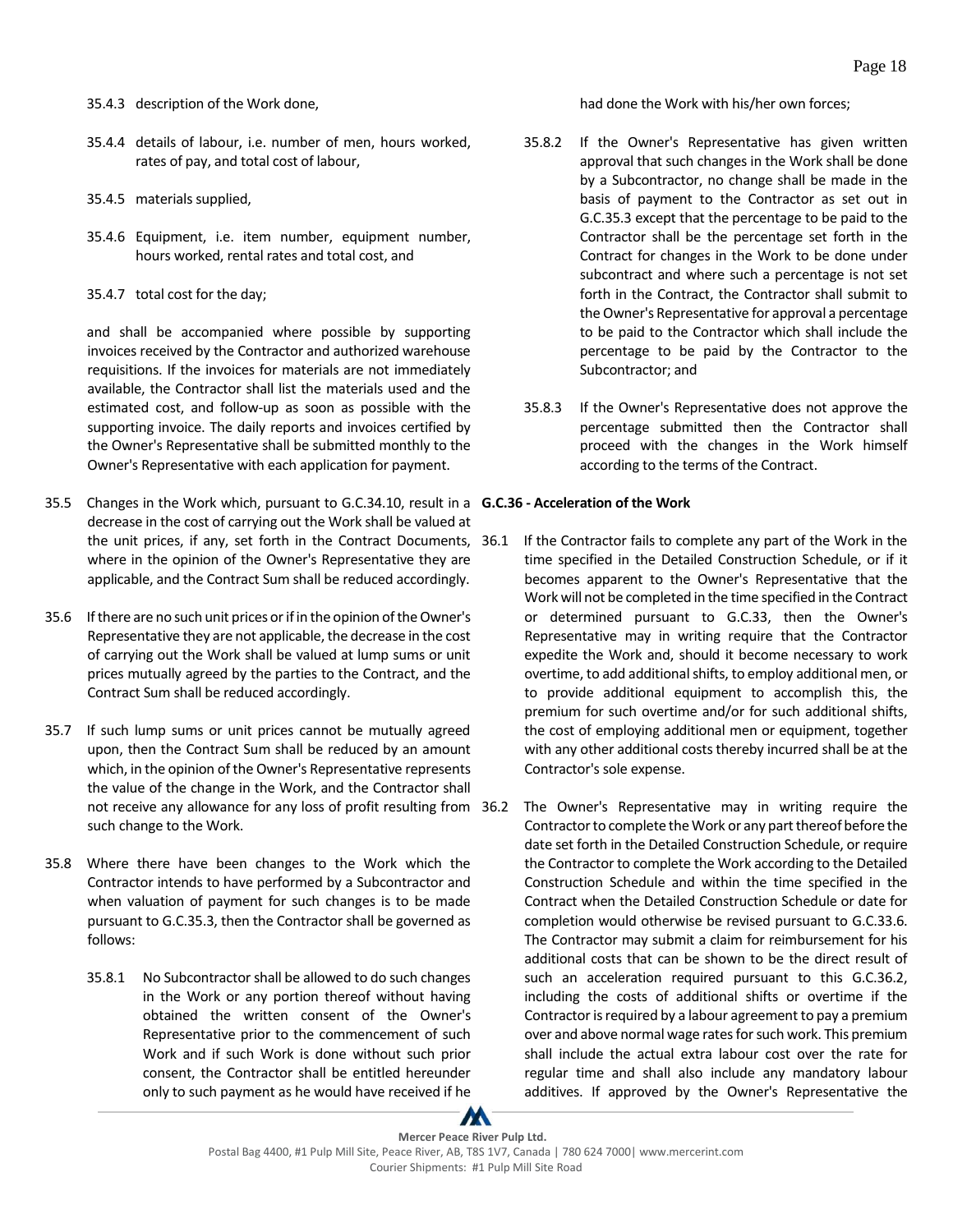premium shall also apply to the Contractor's supervisory and **ARTICLE IX - PAYMENT AND COMPLETION** clerical staff where the payment of overtime is required under overtime or additional shifts will be checked and subject to approval by the Owner's Representative.

36.3 Except as expressly provided in G.C.36.2 or in the Contract Agreement, the Contractor shall not be entitled to any bonus or other additional compensation of any kind by reason of the completion of the whole or any part of the Work before the time for completion of the same as provided in the Contract Documents or the Detailed Construction Schedule, or as determined pursuant to G.C.33.

#### <span id="page-23-0"></span>**G.C.37 - Owner's Right to Do Work**

- 37.1 If the Contractor should fail to comply with any provision of the Contract including failure to perform properly any portion of the Work or comply with any instruction or requirement of the Owner's Representative, or should he fail to perform any of the Work in the time specified in the Detailed Construction Schedule or to comply with any Owner's Representative's requirement to accelerate the Work pursuant to G.C.36, and if the Owner wishes to make good such failure with his own forces or to employ Other Contractors to make good such failure, the Owner may, three (3) days after giving written notice to the Contractor, and without prejudice to any other rights that the Owner may have under the Contract, delete portions of the Work from the Contract, and the Contractor shall continue to perform the balance of the Work under the terms of the Contract if the Owner so requires.
- 37.2 The Contractor, on receiving such notice, shall promptly vacate those areas in which he is no longer required to perform the Work, and shall fully cooperate and coordinate the balance of the Work with the Owner or Other Contractors coming to the Site to make good the Work.
- 37.3 All additional costs that the Owner incurs as a result of action being taken under this G.C.37, including any excess costs of completion over and above that which would have been paid to the Contractor, shall be paid by the Contractor to the Owner forthwith on demand and in addition to any other rights the Owner may have, such costs may be deducted from any payment then or thereafter due to the Contractor, or if no such payments are then or thereafter due, the Contractor shall pay such additional costs to the Owner, and shall not remove his goods, plant or equipment until he has paid such additional costs to the Owner.

#### the terms of his employment. Time slips covering ordered **G.C.38 - Application and Valuation of Work for Progress Payments**

- <span id="page-23-2"></span><span id="page-23-1"></span>38.1 On or before the 5th day of each month following a month in which Work has been done by the Contractor, the Contractor shall submit to the Owner's Representative for his approval an application for payment for the value of the amount of Work and changes to the Work done up to and including the last day of the preceding month. The application for the final payment may be submitted at any time after the completion of the Work. The applications shall be made in such form as the Owner's Representative may approve.
- 38.2 If required by the Owner's Representative, the Contractor shall also submit with each application, audited payroll statements showing his payments for labour and vouchers and receipted invoices showing his payments for materials incorporated in the Work and a statutory declaration stating that the Work which was carried out, as well as the Site and other property of the Owner, was free and clear of all liens and claims for wages, services, workers' compensation assessments, materials or otherwise, and that no claims exist in respect of which a lien could attach upon any property of the Owner arising from the performance of the Work, and that in the case where the application is for final payment, the time for filing any such lien has expired.
- When the Work or change to the Work is being done on a unit price basis, the value of the amount thereof done shall be based upon the number of fully completed units of the Work measured as described in the Contract Documents, and unless otherwise stated in the Contract Documents, there shall not be included in such value the value of materials delivered to the Site and not yet incorporated in the Work.
- 38.4 When the Work or change to the Work is being done on lump sum basis, the value of the amount thereof done shall be based on the percentage of the Work performed by the Contractor and there shall be included in such value the value of materials delivered to the Site but not yet incorporated in the Work.
- When the Work or change in the Work is being done on a cost-plus basis, the value of the amount thereof done shall be based on payments that the Contractor has made, all as substantiated by certified payroll vouchers and receipted invoices to the satisfaction of the Owner's Representative, plus the percentage, or, in the case of a fixed fee, plus the percentage of the fee that is equal to the percentage of the Work completed.
- 38.6 If the Owner's Representative approves the amount of Work and changes to the Work set forth in the Contractor's

m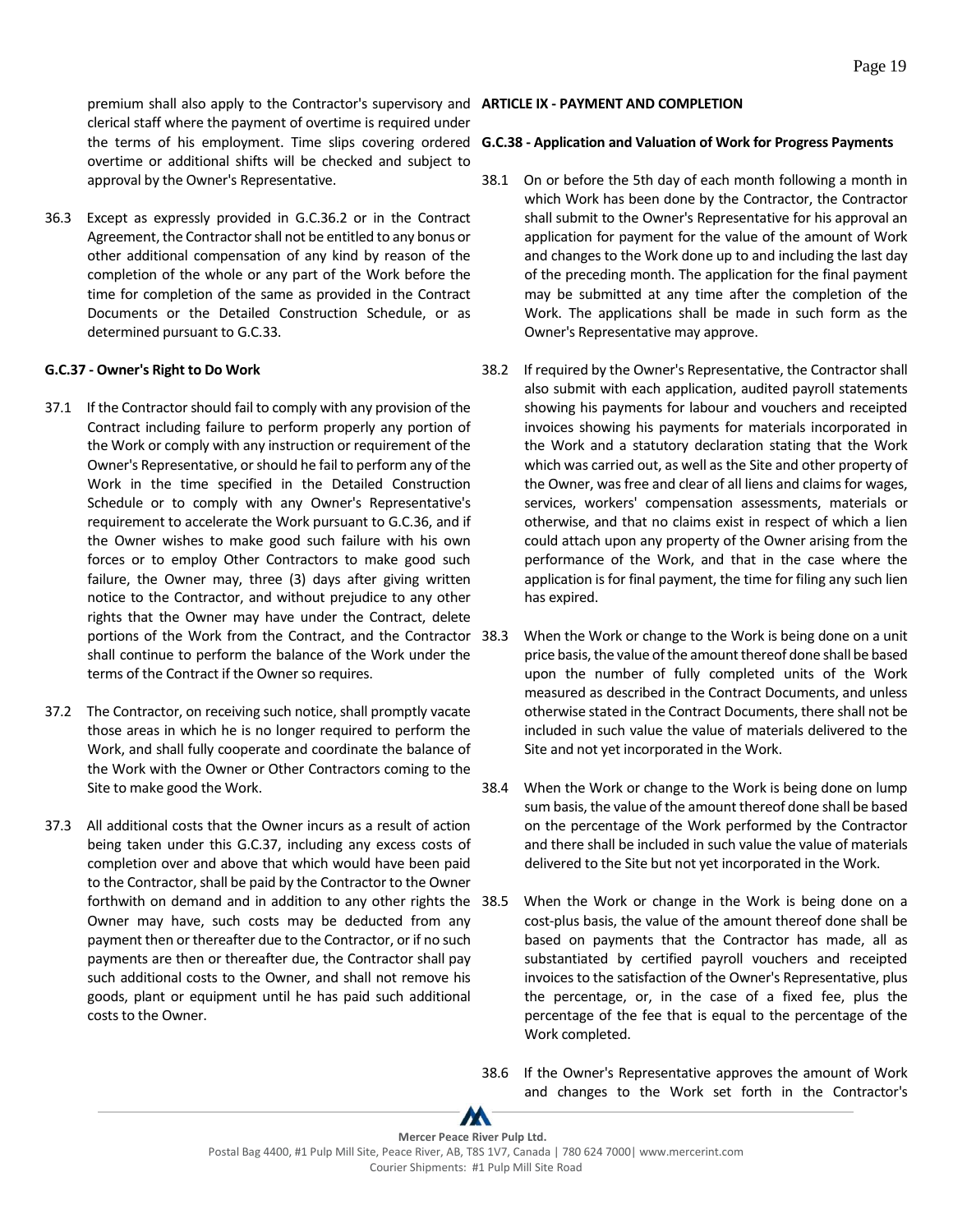application for payment and the sum claimed by the Contractor to be payable for the same, the Owner's Representative shall forthwith issue a certificate to the Owner that such application for payment is approved. Should the Owner's Representative not approve the application for payment, the Owner's Representative will determine the amount of Work and changes to the Work completed by the Contractor up to and including the last day of the preceding month and the sum payable for the same, and shall issue a certificate to the Owner stating such amounts and such sum payable.

- 38.7 Within thirty (30) days of receipt of each certificate of the Owner's Representative approving an application under G.C.38.6 or stating the amount of Work and changes to the Work completed by the Contractor and the sum payable in respect of completed Work and changes to the Work, the Owner shall pay to the Contractor the sum so approved or stated, less the following sum or sums:
	- 38.7.1 The aggregate of all previous payments accrued under this G.C.38.7;
	- 38.7.2 An amount certified by the Owner's Representative as sufficient to indemnify the Owner against any defective workmanship or materials in accordance with G.C.18 and which shall not have been corrected prior to the date of the payment;
	- 38.7.3 Any moneys that may be due or accruing due by the Contractor to the Owner under the provisions of the Contract or otherwise howsoever;
	- 38.7.4 Any amount which the Owner is entitled to withhold or deduct pursuant to G.C.40; and
	- 38.7.5 Any amount required to be held back under the provisions of the *Builders Lien Act* (Alberta).
- 38.8 The receipt by the Owner of a certificate of the Owner's Representative shall be a condition precedent to the obligation of the Owner to make any payment to the Contractor under this G.C.38, under G.C.39 or under any other provision of the Contract Documents.

### <span id="page-24-0"></span>**G.C.39 - Completion and Final Payment**

39.1 Upon receipt of a written notice that the Work is ready for final inspection and acceptance and upon receipt of an application by the Contractor for final payment, the Owner's Representative will promptly make such inspection, and when the Owner's Representative finds the Work to his entire satisfaction under the Contract Documents (save as to defective work, if any, falling within the provisions of G.C.18)

the Owner's Representative shall promptly date and issue a certificate of final payment certifying:

- 39.1.1 the date of completion, the total amount of the Contract Sum in respect of the completed Work and changes to the Work and the total amount, if any, of the deductions to be made under G.C. 19; and
- 39.1.2 the details and amount of any claim or claims duly submitted by the Contractor for additional payment but not approved by the Owner's Representative and remaining outstanding.
- The balance unpaid of the total amount certified by the Owner's Representative as being the Contract Sum shall be paid by the Owner to the Contractor after receipt of the certificate of final payment, but there shall be deducted from such final payment the following sum or sums:
	- 39.2.1 Any moneys that may be due or accruing due by the Contractor to the Owner under the provisions of the Contract or otherwise howsoever;
	- 39.2.2 Any amount which the Owner is entitled to withhold or deduct pursuant to the provisions of the Contract; and
	- 39.2.3 An amount sufficient to protect the Owner in respect of unremedied matters notified to the Contractor pursuant to G.C.43 since the date of the certificate of final payment.
	- The issuance of the certificate of final payment by the Owner's Representative and the acceptance by the Contractor of the amount tendered for payment by the Owner under G.C.39.2 shall constitute a waiver and release by the Contractor in favour of the Owner of all claims by the Contractor under the Contract, except only those claims, if any, specified in the certificate of final payment as being not approved by the Owner's Representative and remaining outstanding and claims in respect of deductions made under G.C.39.2.2 or G.C.39.2.3.
- 39.4 In order to assist the Owner's Representative in establishing the cost of the Work where necessary for the purposes of this G.C.39, the Contractor upon request shall give full and correct information as to the number of men employed and the materials used in connection with each portion of the Work. The Contractor shall keep a separate set of complete and accurate records in connection with the Work and all of his books of account, payrolls, vouchers, invoices and documents relating to the Work shall be accessible to the Owner for inspection at any time, and the Owner shall have the right to make extracts herefrom.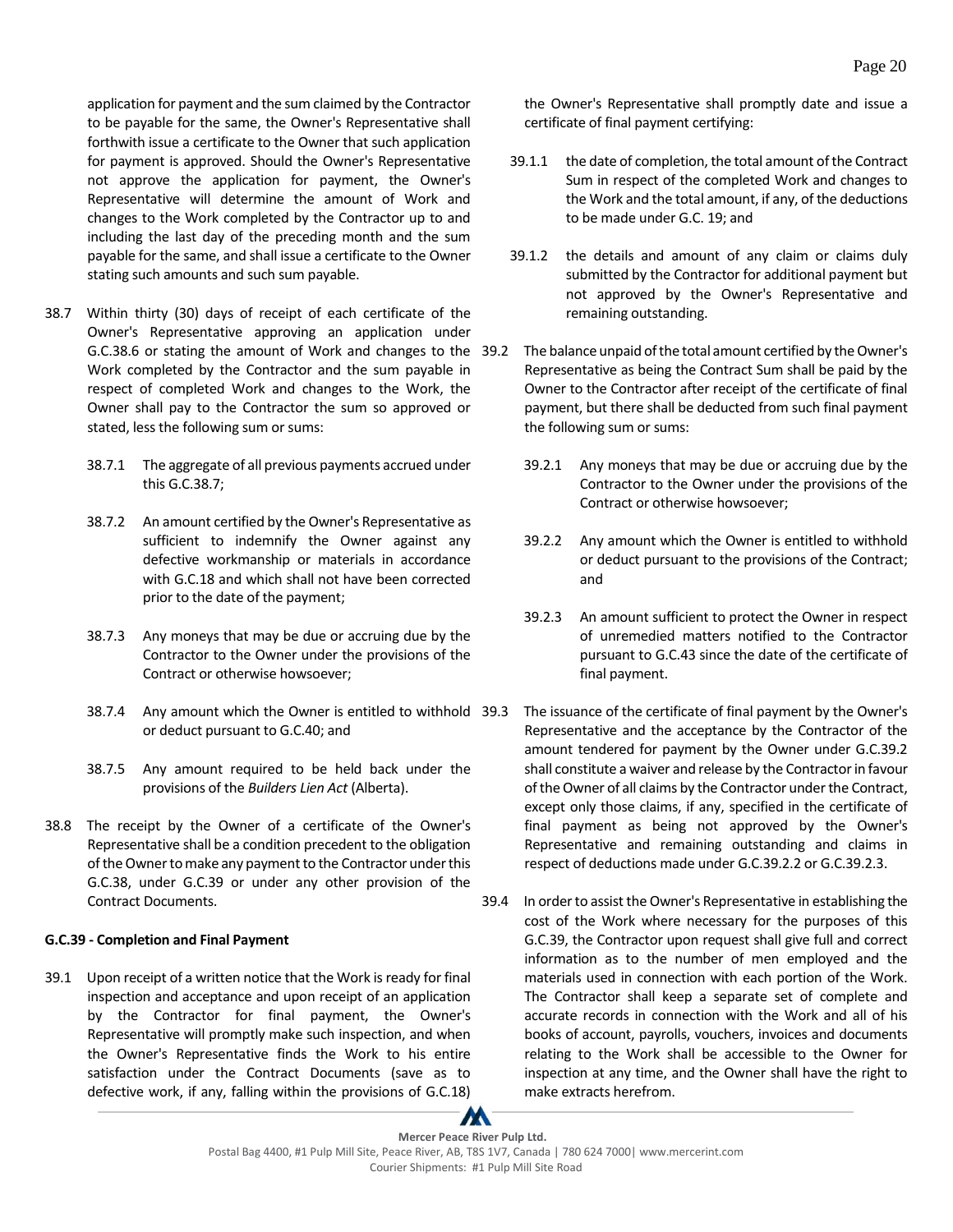- 39.5 Notwithstanding the provisions of G.C.39.2, in the case of a Contract which includes wholly or in part the installation of Equipment and services (other than road, rail and underground services) the balance unpaid of the total amount certified by the Owner's Representative as being the Contract Sum shall be paid, subject to the deductions referred to in G.C.39.2, by the Owner to the Contractor:
	- 39.5.1 as to the portion for Work other than that performed on Equipment and services, forty-five (45) days after receipt of the certificate of final payment;
	- 39.5.2 as to one-third of the portion for Work performed on Equipment and services, forty-five (45) days after receipt of the certificate of final payment; and
	- 39.5.3 as to two-thirds of the portion for Work performed on Equipment and services, ninety (90) days after the start-up of the processes or functions of which all such Equipment and services form part, and in such case the Owner's Representative shall state separately in the certificate of final payment the portion of the Contract Sum for Work performed on Equipment and services.

#### <span id="page-25-0"></span>**G.C.40 - Payment By The Contractor and Liens**

- 40.1 To protect the Owner's property from liens, the Contractor shall pay promptly for all materials, equipment and labour used on the Work, and all taxes, duties, assessments and costs in respect of the material, equipment and labour so used, and shall pay promptly all Subcontractors doing portions of the Work and shall require each Subcontractor to make promptly such payments in respect of the subcontracted Work, and in the event that the Subcontractor does not make such payments promptly the Contractor shall make such payments promptly on behalf of the Subcontractor, and shall not suffer or permit any lien or encumbrance of any kind to be filed against or upon the Owner's property regardless of the basis for such lien.
- 40.2 The Contractor agrees to promptly discharge all liens that may be filed in connection with the Work and hold the Owner harmless therefrom. When required by the Owner, the Contractor shall provide, in a form satisfactory to the Owner, lien waivers from its Subcontractors and suppliers. The Owner shall have the right to pay and to discharge whether by way of payment into court or otherwise, any liens or claims for which the Owner or any of its property may become liable at any time 40.6 arising out of the Work, whether or not such liens or claims constitute valid liens or claims, and the amount of any such lien or claim and the costs of discharging the same shall forthwith be due from the Contractor to the Owner and may be deducted

from any payment then or thereafter due from the Owner to the Contractor; provided that if the Contractor wishes to dispute the validity of any such lien or claim and such dispute shall not in the opinion of the Owner unduly prejudice or inconvenience the Owner, the Contractor may proceed to dispute such lien or claim upon first furnishing the Owner with a good and sufficient bond in an amount and from an insurance or indemnity company authorized and qualified to carry on business in Alberta and approved by the Owner indemnifying the Owner against such lien or claim and any loss or damage which may be occasioned thereby provided, however, that the Owner shall be entitled to discharge any liens or claims if so required by any financial institution providing funding in respect of the Work as a condition to further advances or otherwise.

- 40.3 Neither the final payment by the Owner nor any part thereof shall become due until the Contractor, if required by the Owner or the Owner's Representative, shall obtain and deliver to the Owner a complete release of all liens arising out of the Work and shall cause each such lien to be cancelled and discharged from the records of the appropriate Land Title Office.
- If any lien remains unsatisfied, or any amount owed by the Contractor remains unpaid or if any additional assessments are made by any governmental authority in respect of the Work, after the Contractor has received the final payment from the Owner, and if the Owner should discharge such lien, make such payment or pay such assessment, then the Contractor shall reimburse the Owner on demand for all costs incurred in discharging such lien, or paying such assessment or amount including any legal fees thereby incurred on a solicitor and own client basis.
- The Owner shall have the right at any time, and from time to time, to require the Contractor to produce evidence to the satisfaction of the Owner that the Work as well as the Site and other property of the Owner are free and clear of all liens and claims for wages, services, workers' compensation assessments, materials or otherwise arising out of the performance of the Contract and that no claims exist in respect of which any such lien or claim could attach upon the Work, the Site and other property of the Owner, and to withhold payment of any amount due or accruing due to the Contractor until the Owner shall have been so satisfied, and the Contractor shall in any event indemnify and save harmless the Owner from and against any and all such liens and claims.
- The Owner may withhold builders' lien holdbacks which are required under the *Builders' Lien Act* (Alberta) or any other applicable lien legislation or law to be withheld from any payment otherwise due to the Contractor, in which case such builders' lien holdbacks shall be released in accordance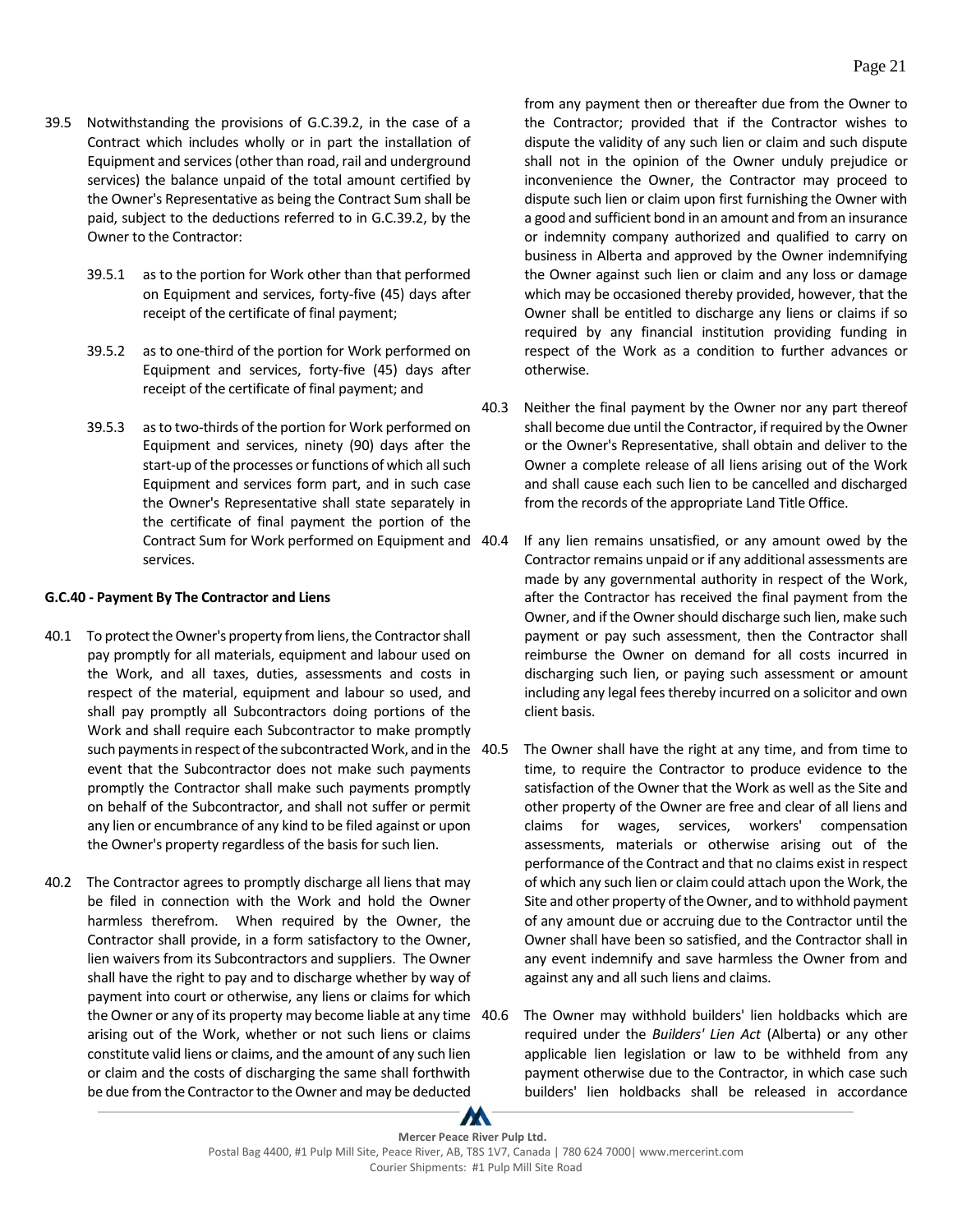therewith.

40.7 The provisions of this G.C.40 shall apply notwithstanding anything elsewhere contained in the Contract Documents.

### <span id="page-26-0"></span>**G.C.41 - Provisional Sums**

41.1 The Contractor shall include in the Contract Sum all provisional sums if any, that are mentioned in the Contract Documents, which provisional sums shall be expended in whole or in part as the Owner's Representative shall direct, the amount of the Contract Sum being adjusted to conform with the actual amount of the provisional sums so spent, all as determined by 43.3 the Owner's Representative. The Contract Sum shall include an allowance for the Contractor's expenses and profit pertaining to the Work to be paid for from the provisional sums.

### <span id="page-26-1"></span>**G.C.42 - Use of Completed Portions By The Owner**

41.2 The Owner shall have the right to take possession of and use any completed or partially completed portions of the Work, notwithstanding that the period of time for completing the **ARTICLE X - ASSIGNMENT** Work, or such portions thereof, may not have expired. Such taking possession of and use shall not be deemed an **G.C.44 - Assignment** acceptance of any of the Work not carried out in accordance with the Contract Documents. If the Contractor believes that 44.1 such prior use has increased the cost or delayed the completion of the Work, the matter shall be dealt with subject and pursuant to G.C.33.

### <span id="page-26-2"></span>**G.C.43 - Warranty**

43.1 Neither the certificate of final payment nor the final payment nor any provision in the Contract Documents shall relieve the **ARTICLE XI - TERMINATION AND STOPPAGE OF WORK**  Contractor from responsibility for, or be construed as an acceptance of, any Work or part thereof not in accordance with **G.C.45 - Owner's Right to Terminate Contract** the Contract Documents, or any faulty materials, workmanship, or faulty design on the part of the Contractor, appearing within a period of **[two years]** from the date of completion of the Project, and the Contractor shall correct, at the Contractor's sole expense, the Work or remedy any defects due to such faulty workmanship, materials, or Contractor design which appear within such period and pay for any damage to other work resulting therefrom. The Owner will give notice promptly to the Contractor of observed Work not in accordance with the Contract Documents and of observed faulty materials, workmanship, or Contractor design. Notwithstanding the provisions of this G.C.43, if any law of the Province of Alberta creates a more extended liability for faulty materials, workmanship, or Contractor design then the provisions of that law shall apply. The warranty provided hereby is in addition to and is not in substitution of any other warranty of the Contractor, supplier or manufacturer, as the case may be.

- 43.2 If and so often as the Contractor fails to commence the correction of the Work or the remedying of any defect due to faulty workmanship, materials, or Contractor design within seven (7) days after a notice is given by the Owner pursuant to G.C.43.1 or fails to prosecute such correction or remedying diligently and continuously to completion, and if and so often the Owner wishes to make good any such failure with his own forces or to employ Other Contractors to make good such failure, then the Owner may proceed to do so upon and subject to the provisions of G.C.37.
- 43.3 The Contractor shall arrange that manufacturer's guarantees or warranties on equipment and material that he furnishes for the Work shall be made out in the name of the Owner and commence from the date that the Equipment or material are put into full time operation. Guarantees and warranties that the Contractor obtains from vendors or suppliers of Equipment and materials shall not relieve the Contractor of his obligations and responsibilities under this G.C.43.

<span id="page-26-4"></span><span id="page-26-3"></span>The Contractor shall not assign the Contract or any portion thereof, or any benefit or moneys accruing to it thereunder, without the written consent of the Owner first had and obtained, which consent may be arbitrarily withheld, and any such assignment without such consent shall be void. The Contract shall not be or be deemed to be an asset in bankruptcy of the Contractor.

- <span id="page-26-6"></span><span id="page-26-5"></span>The Owner shall be entitled to terminate all rights, benefits and privileges of the Contractor under the Contract by notice in writing to the Contractor as follows:
	- 45.1.1 Without prior notice without cause;
	- 45.1.2 Without prior notice if the Contractor becomes insolvent, or if a petition in bankruptcy is filed by or against him, or if he should make a general assignment for the benefit of creditors, or if a receiver should be appointed for the Contractor's property or any part thereof;
	- 45.1.3 Ten (10) days after giving the Contractor written notice of the Contractor's failure to comply with any term or condition of the Contract, and provided that

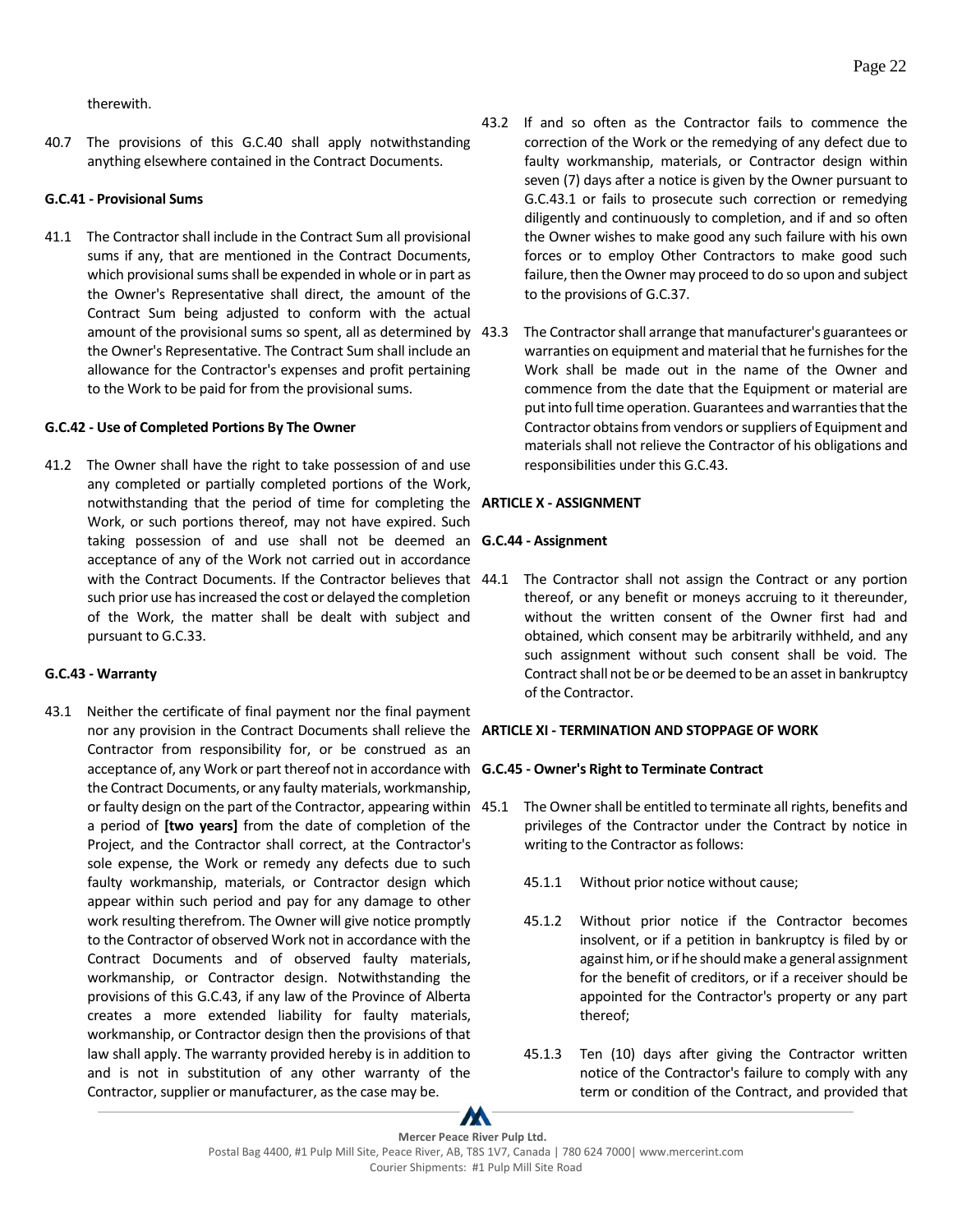the ten (10) days;

- 45.1.4 Without prior notice if the Project should be lawfully and permanently stopped under an order made by 46.3 any court or duly appointed governmental authority; and
- 45.1.5 Without prior notice if the Owner, in its sole discretion, shall conclude that the Contract should be terminated and the Contractor should leave the Site **ARTICLE XII - INSURANCE** because of an existing or possible labour dispute and Contractor shall forthwith accept and comply with the **Subcontractors** notice.
- 45.2 In the event of termination by the Owner under any provision of this G.C.45 the Owner shall have the right to take title to and possession of the Work and all materials, tools, appliances, plant and Equipment thereon, and to complete the Work by whatever method the Owner may deem expedient. On or before the completion of the Work the Owner will return to the Contractor the tools, appliances, plant and Equipment of which he had taken possession.
- 45.3 In the event of termination under this G.C.45, the Owner will pay to the Contractor such sum as shall, in the opinion of the Owner's Representative be sufficient to compensate the Contractor for all Work properly done and materials supplied by him and the use of materials, tools, appliances, plant and Equipment pursuant to G.C.45.2 but not for loss of anticipated profit on the unexecuted portions of the Work, less the amount of any costs or damages incurred by the Owner as a result of any default of the Contractor.

### <span id="page-27-0"></span>**G.C.46 - Contractor's Right to Stop Work or Terminate Contract**

- 46.1 The Contractor shall be entitled to stop the Work or terminate the Contract by notice in writing to the Owner:
	- 46.1.1 without prior notice if the Work should be lawfully and permanently stopped under an order of any court or duly constituted governmental authority of competent jurisdiction and of final resort; or
	- 46.1.2 fourteen (14) days after giving notice to the Owner should the Owner fail to pay to the Contractor any sum payable as approved or stated in any Owner's Representative's certificate within a period of thirty (30) days of the due date of payment, and provided the Owner has failed to pay the sum due within such fourteen (14) days.
- the Contractor has not corrected such failure within 46.2 The Contractor's right to stop the Work or terminate the Contract pursuant to G.C.46.1.2 shall be subject to the Owner's rights to withhold or deduct money pursuant to the Contract.
	- After termination of the Contract pursuant to this G.C.46 the Contractor shall be entitled to recover from the Owner payment for all Work executed with a reasonable allowance for profit, and for any loss sustained upon any plant, equipment and/or material, but not for any anticipated profit.

# gives such notice to the Contractor, whereupon the **G.C.47 - Insurance to be Provided by the Contractor and**

- <span id="page-27-2"></span><span id="page-27-1"></span>47.1 Motor Vehicle Liability Insurance
	- 47.1.1 The Contractor shall provide, at its expense, and maintain in force during the continuance of the Contract, Statutory Motor Vehicle Liability Insurance, covering all its owned or leased vehicles for minimum limits of liability of **[\$5,000,000.00]** including bodily injuries and property damage.
- 47.2 Comprehensive General Liability Insurance
	- 47.2.1 The Contractor shall provide at its own expense and maintain in force during the continuance of the Contract and for the periods specified in G.C.47.4.4, Comprehensive General Liability Insurance for the benefit of the Owner, the Contractor and such other corporation or person as the Owner may determine on terms satisfactory to the Owner and the Contractor shall maintain such insurance for minimum, limits of liability of **[\$5,000,000.00]** including bodily injuries and property damage on terms satisfactory to the Owner. The Comprehensive General Liability Insurance Policy shall provide, inter alia, that the insurer thereunder will pay all expenses, including legal costs, incurred in connection with any claims that may be requested to be contested by an insured party and will include clauses providing for cross liability coverage and breaches of conditions by an insured and shall provide that the Owner be given at least thirty (30) days' written notice of cancellation of coverage.
- Insurance On Construction Equipment
	- 47.3.1 To the extent applicable, the Contractor shall provide at its own expense and maintain in force during the continuance of the Contract, insurance commonly referred to as "Inland Marine" covering all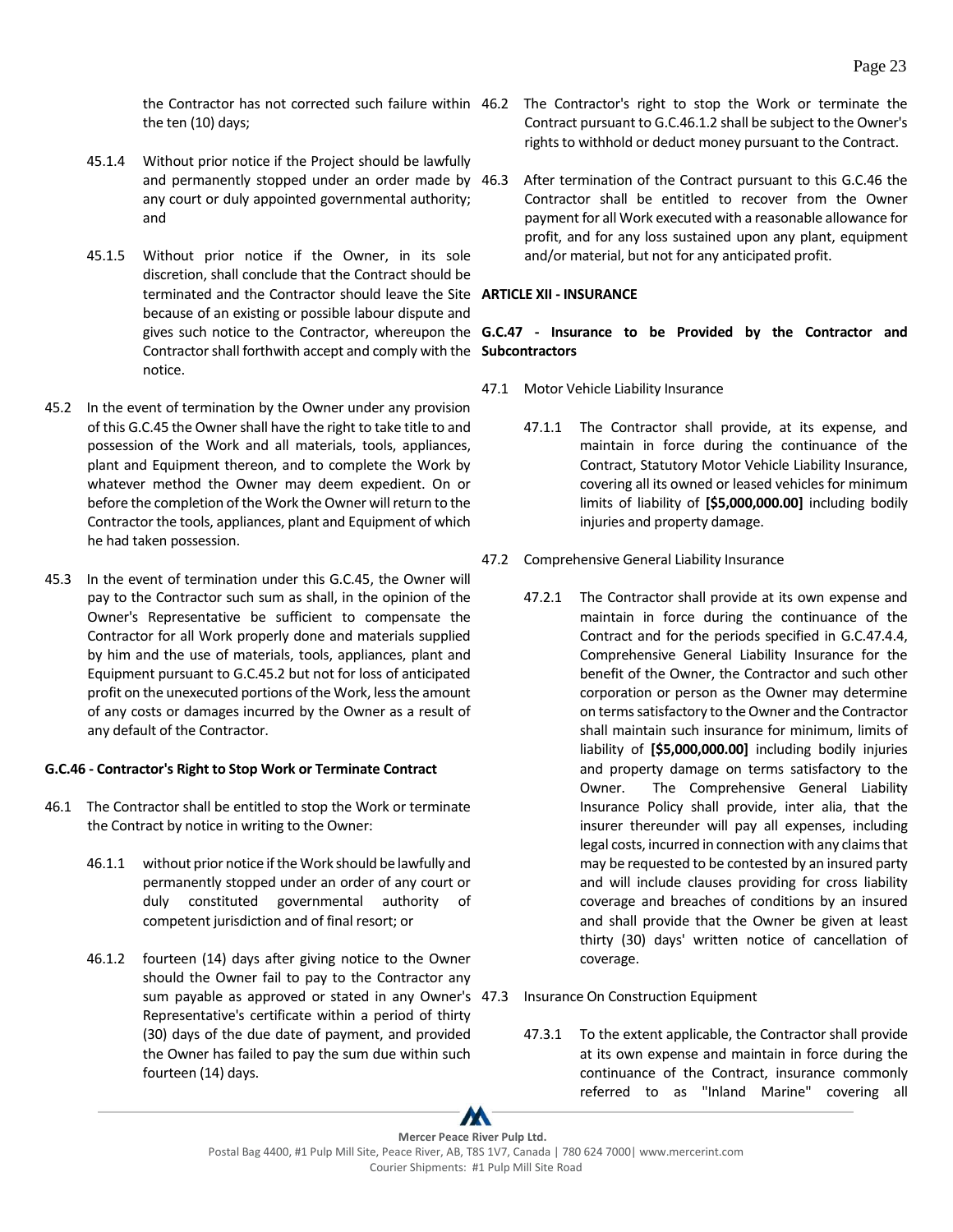47.3.2 The Contractor shall arrange, and cause each Subcontractor engaged by the Contractor to arrange, for all policies of insurance to be provided pursuant to this G.C.47 to contain a waiver of subrogation clause against the Owner, Contractor, Owner's Representative and each of the Subcontractors and Other Contractors connected with the Project.

### 47.4 General

- 47.4.1 The Contractor shall cause each Subcontractor continuance of his subcontract with the Contractor, insurance of the nature prescribed for the Contractor in this G.C.47 and in default of so doing shall accept such liability and save the Owner harmless therefrom.
- 47.4.2 All policies of insurance required under this G.C.47 shall be subject to the approval of the Owner as to the insurers and as to the adequacy of protection, and the **G.C. 50 - Modification** Contractor shall furnish, and shall cause each satisfactory evidence of obtaining and maintaining in force of all such insurance. All such policies shall contain provision that the policies cannot be cancelled or materially altered without at least thirty (30) days' prior written notice to the Owner.
- to cause any Subcontractor to insure as provided in this G.C.47 the Owner may do all things necessary to effect and maintain such insurance and any moneys expended by it for that purpose shall be repayable by **G.C. 52 - Assignment** the Contractor on demand, or may be deducted from any amount due the Contractor from the Owner.
- 47.4.4 The Contractor shall maintain all such insurance in effect, at all times, until the Work called for by the Contractor in the Contract Documents has been completed and finally accepted by the Owner and all **G.C. 53 - Cooperation with Financing Parties** operations at the Site, including removal of a period of 12 months thereafter except with respect to completed operations coverage that shall be maintained for a period of 24 months thereafter.

### <span id="page-28-0"></span>**ARTICLE XIII – MISCELLANEOUS PROVISIONS**

<span id="page-28-1"></span>48.1 The Contract Documents are complementary, and what is called for in any one shall be as binding as if called for by all. The Contract Documents shall be interpreted as a whole and the intent of the whole rather than the interpretation of any special part shall govern the entire agreement between the parties and except as stated therein, the Contract Documents and the instruments and documents to be executed and delivered pursuant thereto, contain all of the representations, warranties, covenants and agreements of the respective parties hereto.

### <span id="page-28-2"></span>**G.C.49 – Waivers**

engaged by it to obtain and maintain during the 49.1 The failure of either party to enforce at any time any of the provisions of the Contract or to require at any time performance by the other party of any of such provisions, shall in no way be construed to be a waiver of such provision, nor in any way to affect the validity of the Contract or any parts thereof, or the right of either party thereafter to enforce each and every provision.

Subcontractor engaged by it to furnish, to the Owner 50.1 No waiver, modification, or amendment of any of the provisions of the Contract shall be binding unless it is in writing and signed by duly authorized representatives of both parties.

### <span id="page-28-4"></span><span id="page-28-3"></span>**G.C. 51 - Headings**

47.4.3 If the Contractor fails to insure or keep insured, or fails 51.1 The headings used in the Contract are not to be construed as modifying, limiting or expanding in any way the scope or extent of the provisions in the Contract.

<span id="page-28-6"></span><span id="page-28-5"></span>52.1 The Contract may not be assigned by the Contractor without the prior written consent of the Owner, which consent may be unreasonably withheld. Any purported assignment without such prior written consent shall be null and void.

construction equipment have been concluded, and for 53.1 The Contractor agrees to cooperate within reason with the financial institutions and lessors that provide financing and/or insurance for the construction, ownership, and operation of the project in which the Equipment is being used, to supply such information and documentation (subject to the confidentiality undertakings of such institutions) and to grant such written consents to the assignment of the Contract as collateral security on terms reasonably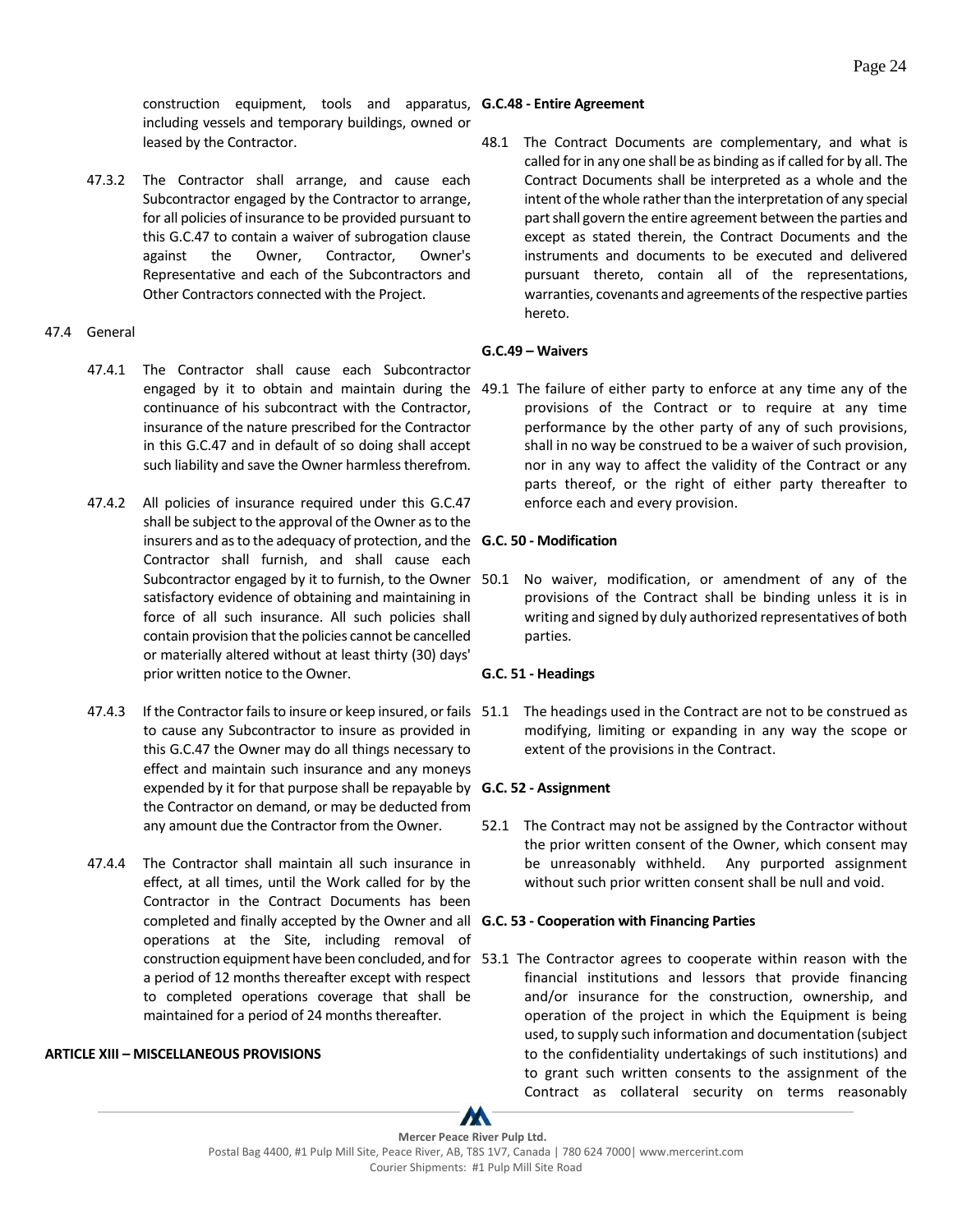acceptable to the Contractor.

#### <span id="page-29-0"></span>**G.C. 54 - Governing Law and Attornment**

54.1 The Contract shall be governed by, and construed in 61.1 The division of the Contract into Articles and Sections is for accordance with, the laws of the Province of Alberta and the rights and remedies of the parties will be determined in accordance with those laws. The parties hereby irrevocably agree that any legal action or proceedings with respect to this **G.C. 62 - Time of the Essence** Agreement may be brought in the courts in Alberta or in such delivery of this Agreement, the parties hereby irrevocably submit to the jurisdiction of such court.

### <span id="page-29-1"></span>**G.C. 55 - Authority**

55.1 The parties each hereby warrant to the other that they are fully authorized to enter into the Contract and to carry out **ARTICLE XIV - NON-RECOURSE** their respective obligations as set forth herein.

### <span id="page-29-2"></span>**G.C. 56 – Severability**

56.1 If any portion or portions of the Contract shall, for any reason, be declared by a court of competent jurisdiction to be invalid and unenforceable, the remaining portion or portions of the Contract shall remain valid and enforceable.

### <span id="page-29-3"></span>**G.C. 57 - No Agency**

57.1 The parties acknowledge that each is an independent entity and nothing herein constitutes a joint venture, partnership or **ARTICLE XV - ARBITRATION** similar relationship and that neither party has the right to bind or act for the other as agent or in any other capacity.

### <span id="page-29-4"></span>**G.C. 58 - Further Assurances**

58.1 The parties hereto shall, with reasonable diligence, do all such things and provide all such reasonable assurances as may be required to consummate the transactions contemplated hereby, and each party hereto shall provide such further documents or instruments required by the other party as may be reasonably necessary or desirable to effect the purpose of the Contract and carry out its provisions.

### <span id="page-29-5"></span>**G.C. 59 - Enurement**

59.1 The Contract shall be binding and enure to the benefit of the parties and their respective successors and permitted assigns.

# <span id="page-29-6"></span>**G.C. 60 - Currency**

60.1 All references to currency in the Contract are to Canadian

dollars unless otherwise stated.

# <span id="page-29-7"></span>**G.C. 61 - Articles and Sections**

<span id="page-29-8"></span>convenience of reference only and shall not affect the interpretation or construction of the Contract.

other court as the parties may elect and, by execution and 62.1 The Contractor acknowledges that time is of the essence in respect of the supply of the Equipment and the performance of the Work hereunder and that prompt and timely performance of all such obligations, including all performance dates, timetables, milestones and other requirements hereunder is strictly required.

### <span id="page-29-10"></span><span id="page-29-9"></span>**G.C.63 - Non-Recourse Clause**

63.1 Other than Mercer Peace River Ltd and/or any successor or assignee that agrees to be so bound, no person shall have any liability under the Contract or arising herefrom nor shall recourse be had to the assets of any person for payment of any amount owing under the Contract by reason of such person being considered or found to be a general partner of the Owner or to have taken part in the management of the business of the Owner.

### <span id="page-29-12"></span><span id="page-29-11"></span>**G.C. 64 - Agreement to Arbitrate**

- 64.1 In the event of a dispute between the parties hereto with respect to any term or condition of the Contract, or with respect to any determination made by the Owner or Owner's Representative hereunder, which determination is specified to be subject to any party's right to dispute same, and which is so disputed, if such dispute or disputes cannot be resolved by the parties, then in any such event the matter shall be referred to an Arbitrator pursuant to the provisions of the *Commercial Arbitration Act*, R.S.B.C. 1996, c. 55, and amendments and substitutions thereto, whose decision shall be final and binding upon all parties hereto.
	- Whenever any determination, question or issue is referred to the Arbitrator, pending the decision of the Arbitrator the Contractor shall continue to diligently proceed with the Work subject to the following:
		- 64.2.1 If the determination, question or issue relates to safety concerns of the Owner or Owner's